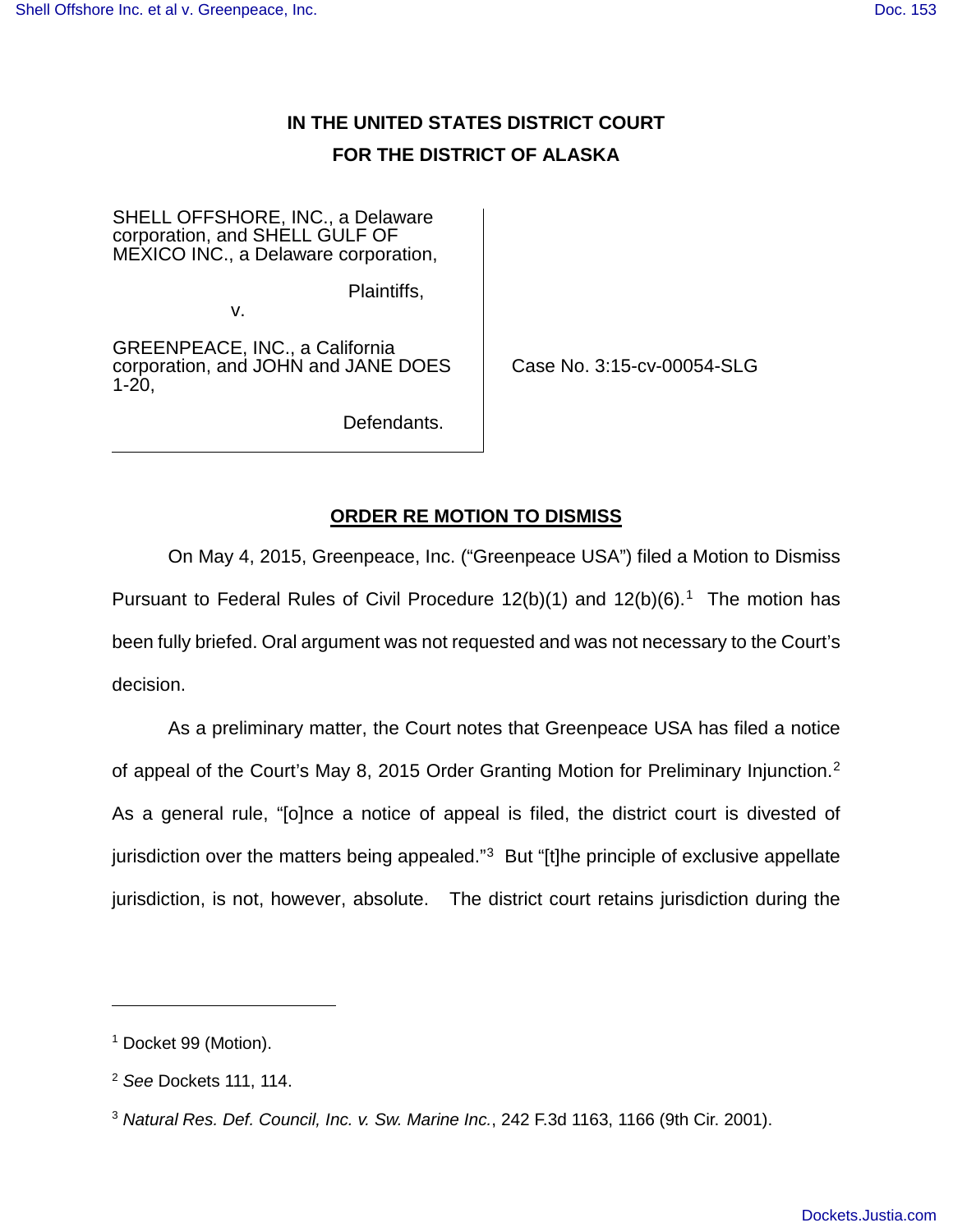pendency of an appeal to act to preserve the status quo."[4](#page-1-0) Accordingly, a district court may deny a motion for relief on an issue that is being appealed or it may state that it would grant the motion if the court of appeals remanded the case to the district court for that purpose. [5](#page-1-1)

# **I. Statutory Bases of Subject Matter Jurisdiction**

Federal Rule of Civil Procedure 12(b)(1) allows a party to seek dismissal of a complaint for lack of subject matter jurisdiction. On a Rule 12(b)(1) motion to dismiss, "proof of jurisdictional facts may be supplied by affidavit, declaration, or any other evidence properly before the court in addition to the pleadings challenged by the motion."<sup>[6](#page-1-2)</sup>

In the Order Granting Motion for Preliminary Injunction, the Court held that it "has subject matter jurisdiction to issue a preliminary injunction in this dispute between two U.S. corporations, including one that is applicable on the high seas."<sup>[7](#page-1-3)</sup> The Court indicated in that order that an explanation for the Court's subject matter determination would follow by separate order, which is set forth herein.

 $\overline{a}$ 

<span id="page-1-0"></span><sup>&</sup>lt;sup>4</sup> Id. (citations omitted).

<span id="page-1-1"></span><sup>5</sup> See Fed. R. Civ. P. 62.1(a); Sw. Marine, 242 F.3d at 1166.

<span id="page-1-2"></span><sup>6</sup> Green v. United States, 630 F.3d 1245, 1248 n.3 (9th Cir. 2011); see also Steel Co. v. Citizens for a Better Env't, 523 U.S. 83, 89 (1998) (discussing the distinction between dismissal for lack of subject matter jurisdiction and for the failure to state a claim and noting that "[d]ismissal for lack of 'subject-matter jurisdiction because of the inadequacy of the federal claims is proper only when the claim is so insubstantial, implausible, foreclosed by prior decisions of this Court, or otherwise completely devoid of merit as not to involve a federal controversy.") (citation and internal quotation marks omitted).

<span id="page-1-3"></span> $7$  Docket 111 at 2-3, n.7. The preliminary injunction order cited to the diversity jurisdiction statute, 28 U.S.C. § 1332, to the jurisdictional provision of the Outer Continental Shelf Lands Act, 43 U.S.C. § 1349(b)(1), and to the Ninth Circuit's decision in Shell Offshore, Inc. v. Greenpeace, Inc., 709 F.3d 1281, 1228 (9th Cir. 2013).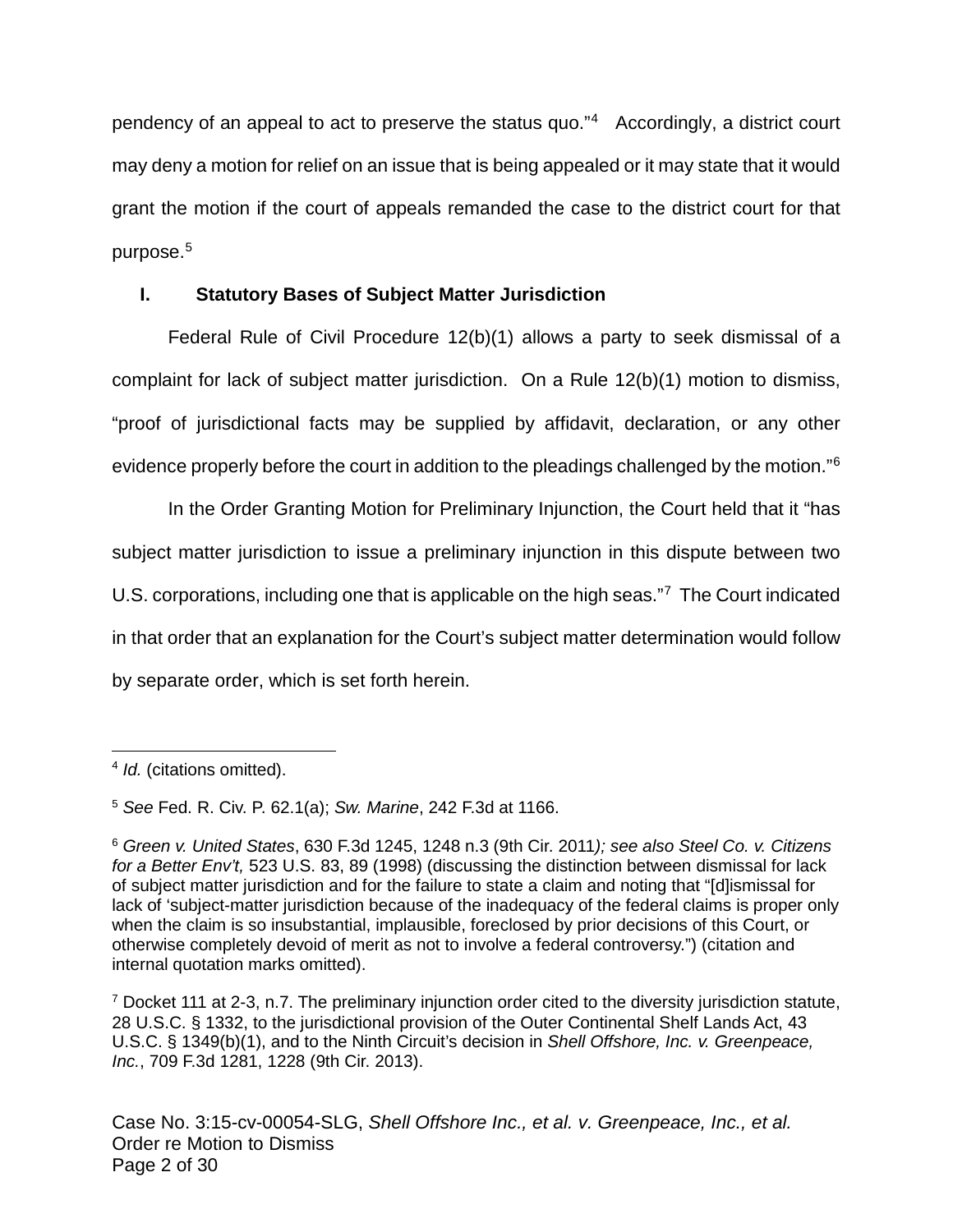Pursuant to 28 U.S.C. § 1332, a district court has jurisdiction over cases in which the parties are citizens of different states and the amount in controversy exceeds \$75,000. Here the record indicates the requisite diversity of citizenship between the parties and amount in controversy and the Court therefore has subject matter jurisdiction based on diversity of citizenship.<sup>[8](#page-2-0)</sup>

The Court also has federal question jurisdiction over this controversy under 28 U.S.C. § 1331 because this case arises out of, or in connection with, Shell's planned oil exploration and drilling operation on the Outer Continental Shelf. The jurisdictional provision of the Outer Continental Shelf Lands Act ("OCSLA") provides in relevant part that "the district courts of the United States shall have jurisdiction of cases and controversies arising out of, or in connection with . . . any operation conducted on the outer Continental Shelf which involves exploration, development, or production of the minerals, of the subsoil and seabed of the outer Continental Shelf."<sup>9</sup> It is undisputed that Shell intends to conduct an exploratory drilling operation on the Outer Continental Shelf during the 2015 drilling season. This case, alleging tortious interference with those plans by Greenpeace USA, arises out of or in connection with Shell's planned operation, and

<span id="page-2-0"></span><sup>&</sup>lt;sup>8</sup> See Docket 1 (Compl.); Docket 104 (Decl.).  $\overline{a}$ 

<span id="page-2-1"></span><sup>9</sup> 43 U.S.C. § 1349(b)(1). While § 1349(b)(1) broadly confers federal jurisdiction upon the district courts "for all cases and controversies arising out of, or in connection with" any OCS operation "which involves exploration, development, or production of the minerals, of the subsoil and seabed of the outer Continental Shelf," 43 U.S.C. § 1333 contains choice of law provisions that are dependent upon whether a fixed structure or artificial island has been erected on the OCS. Cf. Shell Offshore, Inc. v. Greenpeace, Inc., 709 F.3d 1281, 1288 (9th Cir. 2013); see also EP Operating Ltd. P'ship v. Placid Oil Co., 26 F. 3d 563, 568 (5th Cir. 1994) ("we find that the most consistent reading of the statute instructs that the jurisdictional grant of section 1349 should be read co-extensively with the substantive reach of section 1333." (footnote omitted)); see also In re Deepwater Horizon, 745 F.3d 157, 162–65 (5th Cir. 2014).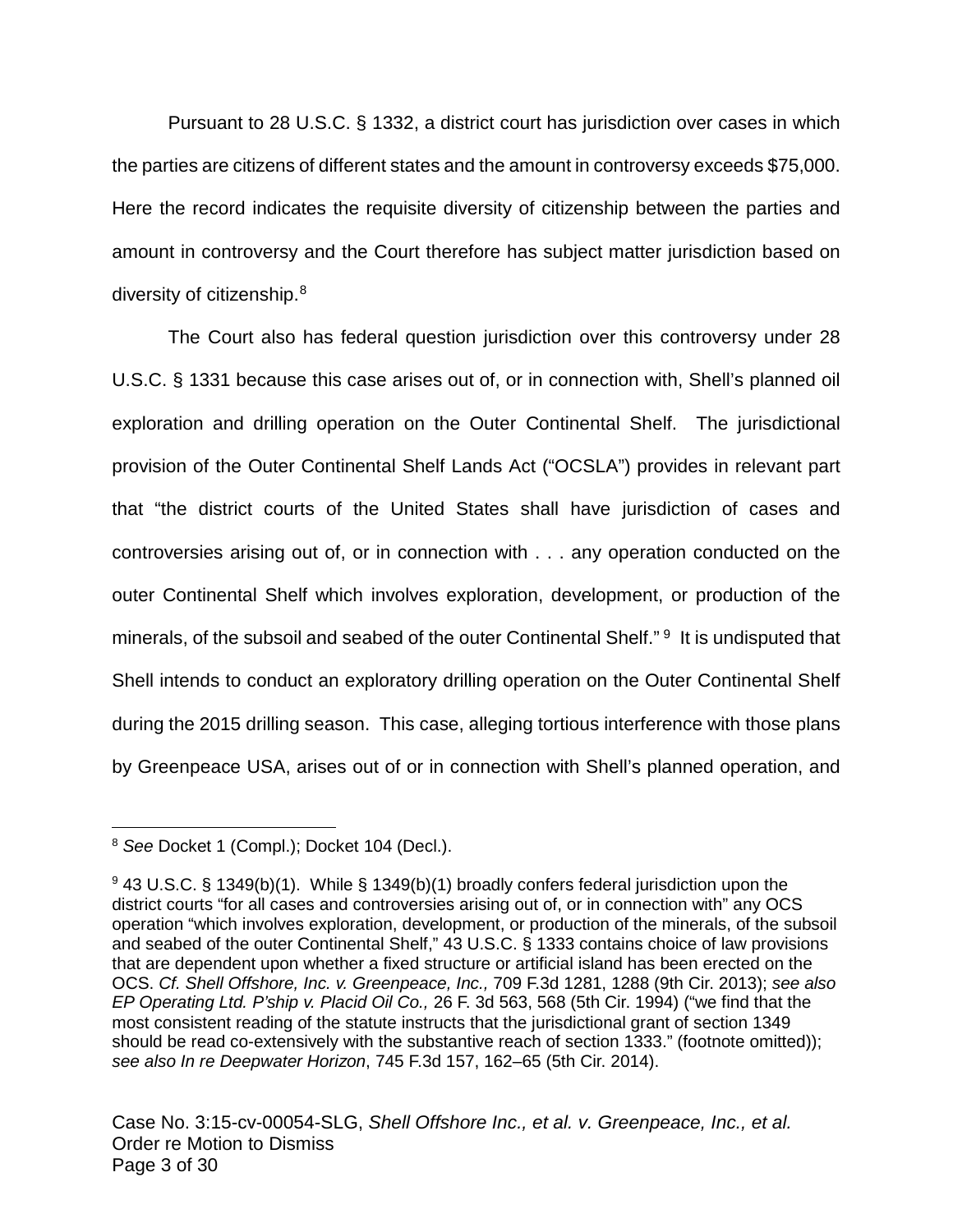accordingly the OCSLA provides a separate basis for the Court's subject matter jurisdiction.<sup>[10](#page-3-0)</sup>

A third basis for jurisdiction in this case is admiralty. The alleged torts have occurred and are anticipated to occur on navigable waters and would have a potentially disruptive impact on maritime commerce, as at least some component of Shell's planned activities bear a substantial relationship to traditional maritime activity.<sup>[11](#page-3-1)</sup> But Greenpeace USA cites to Marine Cooks and Stewards, AFL v. Panama S.S. Co. for the proposition that a federal court sitting in admiralty in the Ninth Circuit does not have the authority to issue an injunction.<sup>[12](#page-3-2)</sup> However, Marine Cooks predates the unification of admiralty and other civil actions that took place in 1966, and although the case appears not to have been expressly overruled, the Ninth Circuit has since that time repeatedly recognized the equitable authority of the district courts in admiralty.<sup>[13](#page-3-3)</sup> Indeed, Rule  $F(3)$  of the

<span id="page-3-2"></span><sup>12</sup> See 265 F.2d 780, 785 (9th Cir. 1959); rev'd on other grounds, 362 U.S. 365 (1960) ("This is an action for an injunction, and admiralty at no time has had jurisdiction of such actions.").

<span id="page-3-0"></span><sup>&</sup>lt;sup>10</sup> See EP Operating Ltd. P'ship v. Placid Oil Co., 26 F.3d 563, 566–70 (5th Cir. 1994) (discussing § 1349(b)(1) jurisdiction and interpreting the term "operation" broadly to include the entire cycle of mineral development on the Outer Continental Shelf, and interpreting the phrase "arises out of, or in connection with" to encompass cases that "affect the efficient exploitation of resources from the OCS and/or threaten the total recovery of federally-owned resources"). 1

<span id="page-3-1"></span><sup>&</sup>lt;sup>11</sup> See In re Mission Bay Jet Sports, LLC, 570 F.3d 1124 (9th Cir. 2009); see also Union Texas Petroleum Corp. v. PLT Eng'g, Inc., 895 F.2d 1043 (5th Cir. 1990). The preliminary injunction in the 2012 case did not extend to the high seas, and the Ninth Circuit did not consider whether the district court had admiralty jurisdiction or the district court's ability to issue an injunction in admiralty; see Shell Offshore, Inc. v Greenpeace, Inc., 709 F.3d 1281, 1288 (9<sup>th</sup> Cir. 2013).

<span id="page-3-3"></span><sup>&</sup>lt;sup>13</sup> See, e.g., Inst. of Cetacean Research v. Sea Shepherd Conservation Soc., 725 F.3d 940 (9th Cir. 2013) (maintaining a preliminary injunction on the high seas previously ordered by the Circuit at 702 F.3d 573); C.N.R. Atkin v. Smith, 137 F.3d 1169, 1171–72 (9th Cir. 1998) ("It is true ... that equity is part of the law of admiralty.") (citing Miles v. Apex Marine Corp., 498 U.S. 19, 36 (1990) ("[C]ertainly it better becomes the humane and liberal character of proceedings in admiralty to give than to withhold the remedy.")); Key Bank of Washington v. S. Comfort, 106 F.3d 1441, 1444 (9th Cir. 1997) ("A district court sitting in admiralty has equitable powers to do

Case No. 3:15-cv-00054-SLG, Shell Offshore Inc., et al. v. Greenpeace, Inc., et al. Order re Motion to Dismiss Page 4 of 30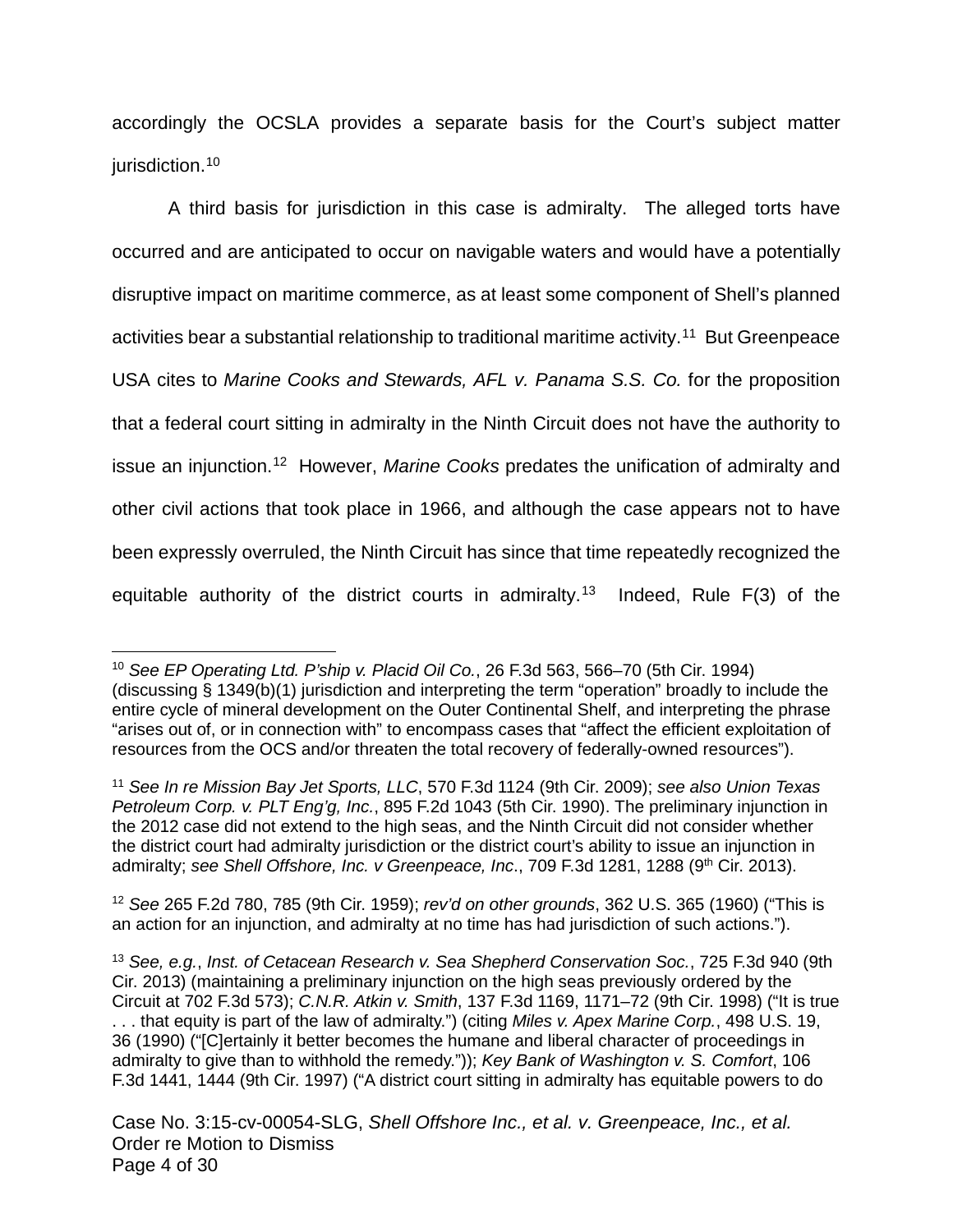Supplemental Rules for Admiralty or Maritime Claims, enacted in 1966, expressly authorizes the district court to enter certain injunctions.<sup>[14](#page-4-0)</sup> For the foregoing reasons, the Court finds that Marine Cooks does not preclude the Court from according injunctive relief in admiralty.

Moreover, as recognized by the Ninth Circuit, the Court's supplemental jurisdiction operates to fill any gap in the Court's subject matter jurisdiction where a common nucleus of operative facts underlies the action.<sup>[15](#page-4-1)</sup>

Greenpeace USA maintains that even if there is subject matter jurisdiction within the United States' Exclusive Economic Zone ("EEZ") and within the nation's land and territorial waters, the Court "lacks subject matter jurisdiction over extraterritorial events between foreign-flagged vessels on the high seas."<sup>[16](#page-4-2)</sup>

Greenpeace USA cites to Kiobel v. Royal Dutch Petroleum Co., where the Supreme Court observed that it has generally treated the high seas the same as foreign

<span id="page-4-2"></span><sup>16</sup> Docket 99 (Motion) at 25.

<sup>&#</sup>x27;substantial justice.'") (quoting Mosher v. Tate, 182 F.2d 475, 479 (9th Cir. 1950)). See also Pino v. Protection Maritime Ins. Co., Ltd., 599 F.2d 10, 16 (1st Cir. 1979), cert. denied 444 U.S. 900 (1979) ("[C]ourts sitting in admiralty may award injunctive relief in accordance with Fed.R.Civ.P. 65 in situations where such relief would be appropriate on land."); Lewis v. S.S. Baune, 534 F.2d 1115, 1121 (5th Cir. 1976) ("Whatever may have been the extent of the equitable power of an admiralty court to issue injunctions prior to the 1966 unification of admiralty and other civil actions, there should be little doubt today that courts of admiralty, in proper cases, may invoke the equitable tool of injunction.").  $\overline{a}$ 

<span id="page-4-0"></span><sup>&</sup>lt;sup>14</sup> See also Complaint of Paradise Holdings, Inc., 795 F. 2d 756 (9th Cir. 1986) ("an admiralty court is generally acknowledged to possess broad injunctive power to ensure the 'orderly and effective operation of the Limitation Act.'") (citations omitted).

<span id="page-4-1"></span> $15$  28 U.S.C. § 1367(a); see Shell Offshore, Inc. v. Greenpeace, Inc., 709 F.3d 1281, 1288 (9th Cir. 2013).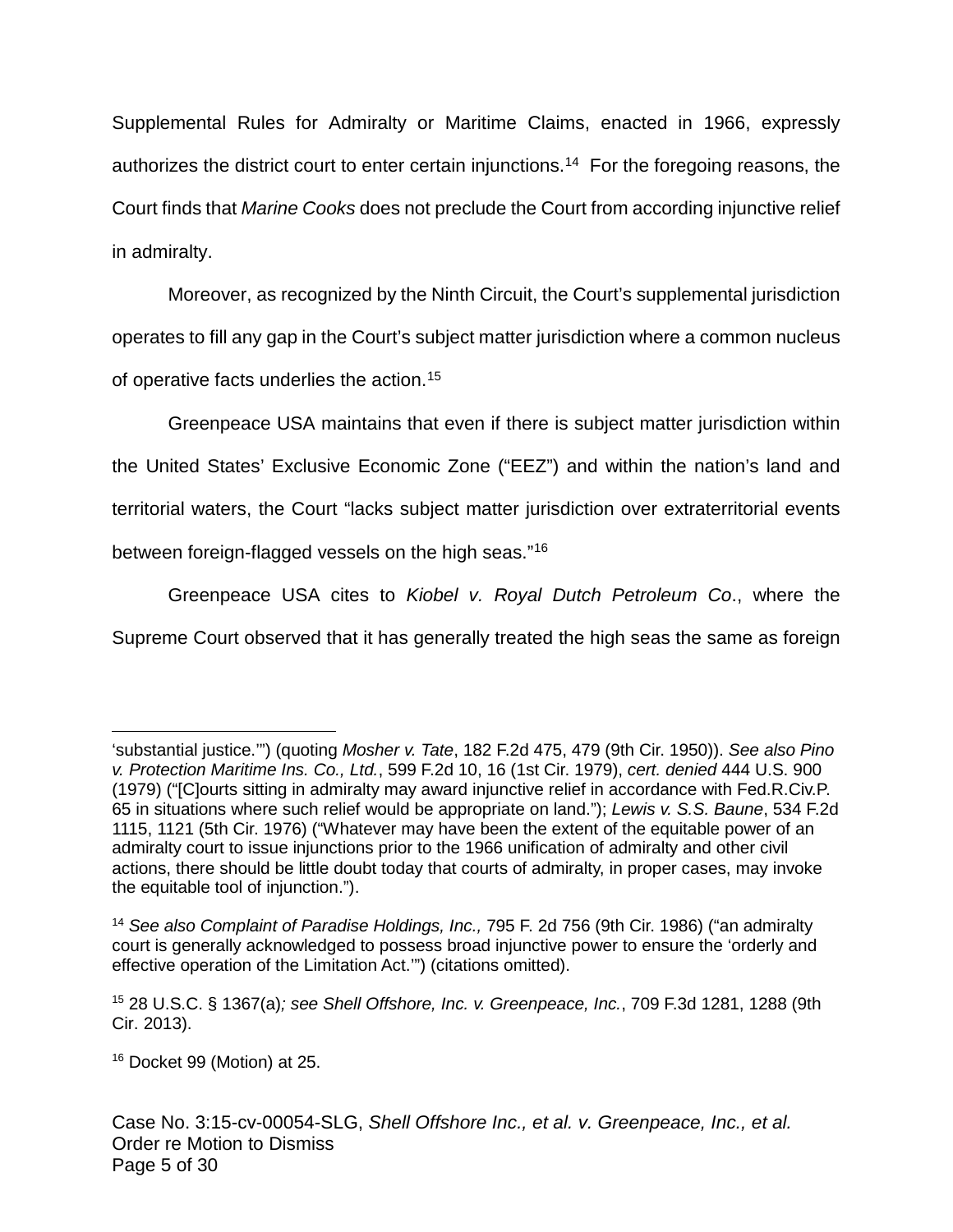soil in applying the presumption against extraterritorial application of Acts of Congress.<sup>[17](#page-5-0)</sup> Kiobel was an Alien Tort Statute case that "concerned the alleged complicity of foreign corporations with the Nigerian government for atrocities committed in Nigeria against Nigerian citizens, in violation of international norms."<sup>[18](#page-5-1)</sup> In *Kiobel,* the Supreme Court discussed the propriety of the extraterritorial application of Acts of Congress on the high seas. Specifically, the Court recognized piracy as an exception to the presumption against the extraterritorial application of U.S. laws, observing that piracy is conduct that "typically occurs on the high seas, beyond the territorial jurisdiction of the United States or any other country."<sup>[19](#page-5-2)</sup> The Supreme Court cited with approval to an 18th century definition of piracy as "acts of robbery and depredation upon the high seas, which, if committed upon land, would have amounted to felony there."<sup>[20](#page-5-3)</sup> The Supreme Court opined that U.S. law could be imposed extraterritorially on pirates because doing so "does not typically impose the sovereign will of the United States onto conduct occurring within the territorial jurisdiction of another sovereign and therefore carries less direct foreign

1

<span id="page-5-0"></span><sup>17</sup> Kiobel v. Royal Dutch Petroleum Co., -- U.S. --, 133 S. Ct. 1659 (2013).

<span id="page-5-1"></span><sup>&</sup>lt;sup>18</sup> Sachs v. Republic of Austria, 737 F. 3d 584, 602 n.18 (9th Cir. 2013) (cert. granted 135 S. Ct. 1172 (2015)).

<span id="page-5-2"></span><sup>19</sup> Kiobel, 133 S. Ct. at 1667.

<span id="page-5-3"></span> $20$  Id. (citing 4 W. Blackstone, Commentaries on the Law of England 72 (1769)); see also Inst. of Cetacean Research v. Sea Shepherd Conservation Soc., 725 F.3d 940, 943 (9th Cir. 2013) (relying on the United Nations Convention on the Law of the Sea Article 101 to define piracy as "illegal acts of violence or detention, or any act of depredation, committed for private ends by the crew of the passengers of a private ship . . . and directed . . . on the high seas, against another ship . . . or against persons or property on board such ship."); see also 18 U.S.C. § 1651 ("Whoever, on the high seas, commits the crime of piracy as defined by the law of nations, and is afterwards brought into or found in the United States, shall be imprisoned for life.").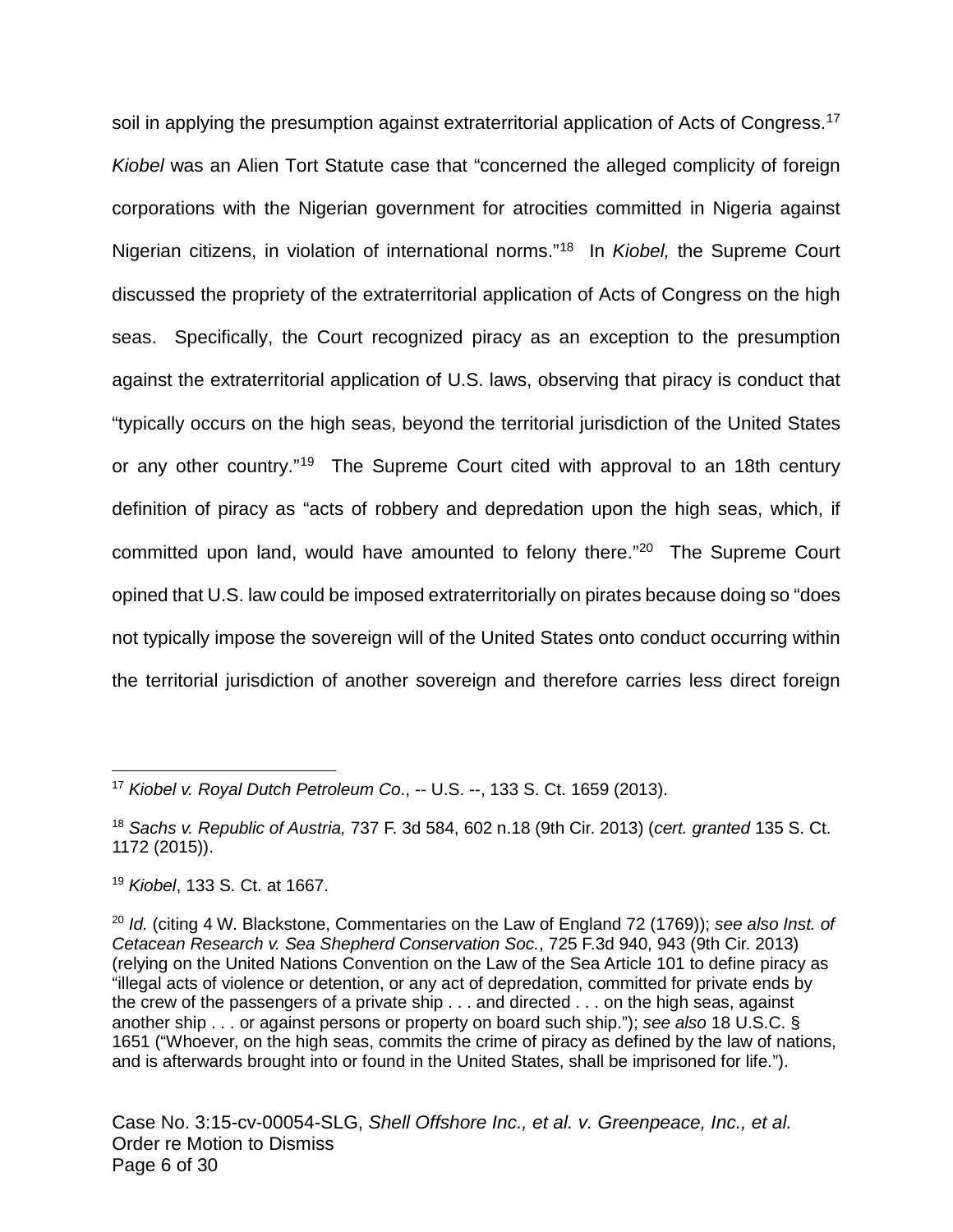policy consequences. Pirates were fair game wherever found, by any nation, because they generally did not operate within any jurisdiction."<sup>[21](#page-6-0)</sup>

Greenpeace USA maintains that "there is no merit to Shell's conclusory allegations that Greenpeace USA was involved in an act of piracy" so as to confer subject matter jurisdiction over it on the high seas.<sup>[22](#page-6-1)</sup> Instead, Greenpeace USA argues that the Court should apply the presumption against extraterritoriality and dismiss all of Shell's claims insofar as they apply to the high seas.

Shell's Complaint alleges that Greenpeace USA's and other Greenpeace entities' tactics include "blockading vessels in transit, blocking access to vessels attempting to dock at port, boarding vessels, placing swimmers in the water in front of vessels, hanging climbers on the sides of vessels, hanging survival pods on vessels, attempting to foul propulsion systems and chaining of individuals to anchors, vessels, or other facilities."<sup>[23](#page-6-2)</sup> The Complaint alleges multiple acts by various Greenpeace entities throughout the world in support of its allegations, and alleges that Greenpeace USA is likely to engage in these same activities against Shell in the coming months.<sup>[24](#page-6-3)</sup> Shell adds, "Greenpeace has a well-established institutional reputation and history for extremist and reckless conduct involving human and marine blockades, and reckless boardings."[25](#page-6-4) And, contrary to

 $\overline{a}$ 

<span id="page-6-0"></span><sup>21</sup> 133 S. Ct. at 1667.

<span id="page-6-1"></span><sup>22</sup> Docket 99 (Motion) at 27.

<span id="page-6-2"></span><sup>&</sup>lt;sup>23</sup> Docket 1 (Compl.) at 8  $\P$  23.

<span id="page-6-3"></span> $24$  *Id.* at 16 ¶ 32.

<span id="page-6-4"></span> $25$  *ld.* at 20 ¶ 45.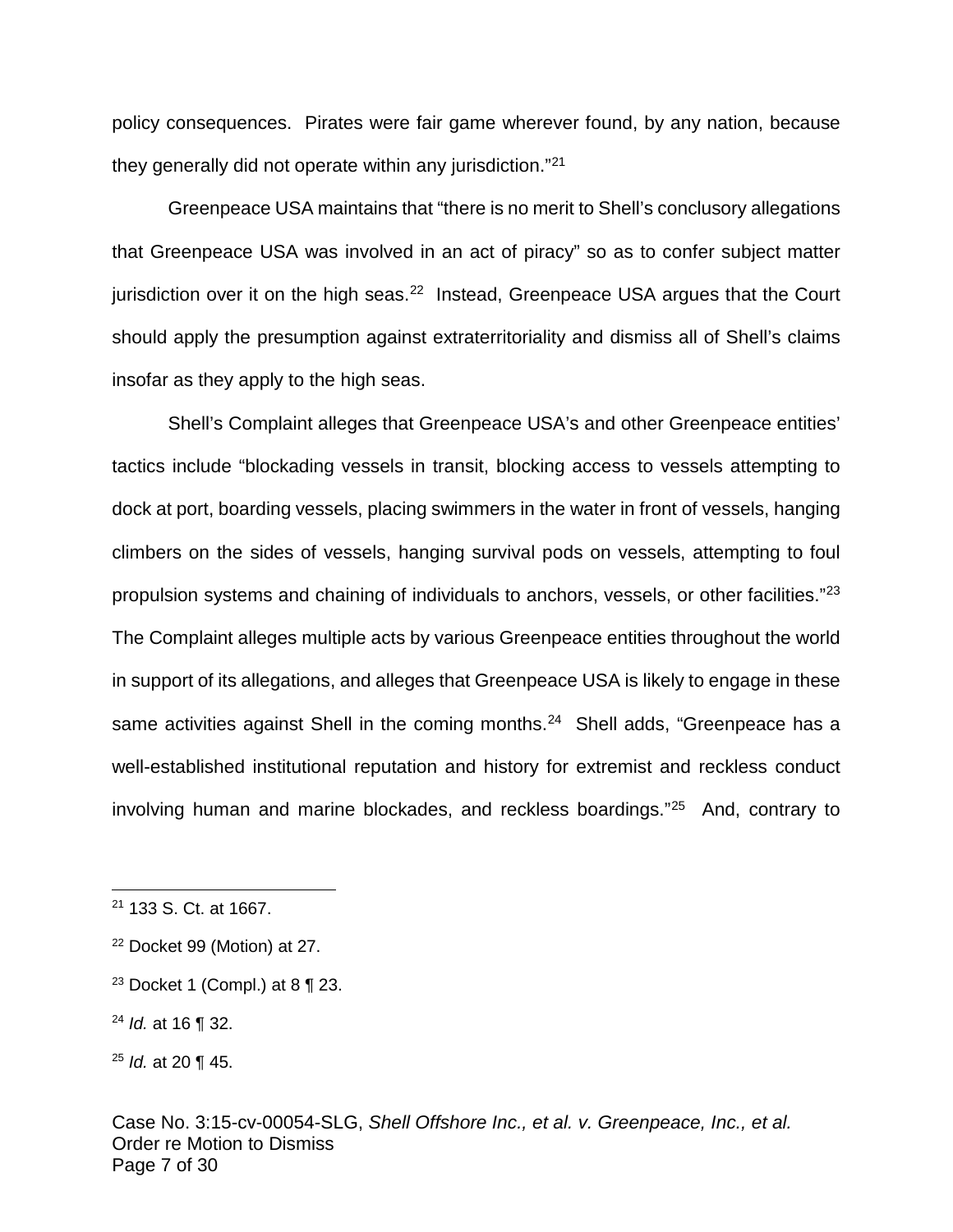Greenpeace USA's assertion, Shell is not seeking for this Court "to exercise jurisdiction over foreign-flagged vessels on the high seas."<sup>[26](#page-7-0)</sup> Rather, Shell seeks for this Court to exercise jurisdiction over United States corporations.

Shell's Complaint does not use the term "piracy" to describe the conduct of Greenpeace USA activists. Rather, Shell has pled intentional tortious interference with maritime navigation, trespass and trespass to chattels, private nuisance, and civil conspiracy deriving from each of the other three claims.

Upon careful consideration, the Court finds that the presumption against extraterritoriality should not apply to Shell's claims against Greenpeace USA on the high seas.<sup>[27](#page-7-1)</sup> The Court finds that the alleged conduct in the Complaint, even if it is not piracy, is sufficiently akin to piracy so as to fall within that exception to the presumption against extraterritoriality, particularly when the extraterritorial scope of the Court's jurisdiction is extended only to the high seas. In making this determination, the Court has considered that the parties are all United States corporations and that the threatened conduct that forms the basis of the Complaint relates directly to the development of the OCS resources within United States territory. As such, on these alleged facts, the Court finds that the claims touch and concern the territory of the United States with sufficient force so as to displace the presumption against extraterritorial application.<sup>[28](#page-7-2)</sup>

<span id="page-7-0"></span><sup>26</sup> Docket 99 (Motion) at 25.  $\overline{a}$ 

<span id="page-7-1"></span> $27$  The Court notes that what precisely constitutes the "high seas" varies depending on applicable statutory or jurisdictional question. See 33 C.F.R. § 2.32 (defining "high seas" for the purposes of the Coast Guard's jurisdiction under various statutes and international conventions).

<span id="page-7-2"></span><sup>&</sup>lt;sup>28</sup> See generally Kiobel, 133 S. Ct. at 1669 ("And even when the claims touch and concern the territory of the United States, they must do so with sufficient force to displace the presumption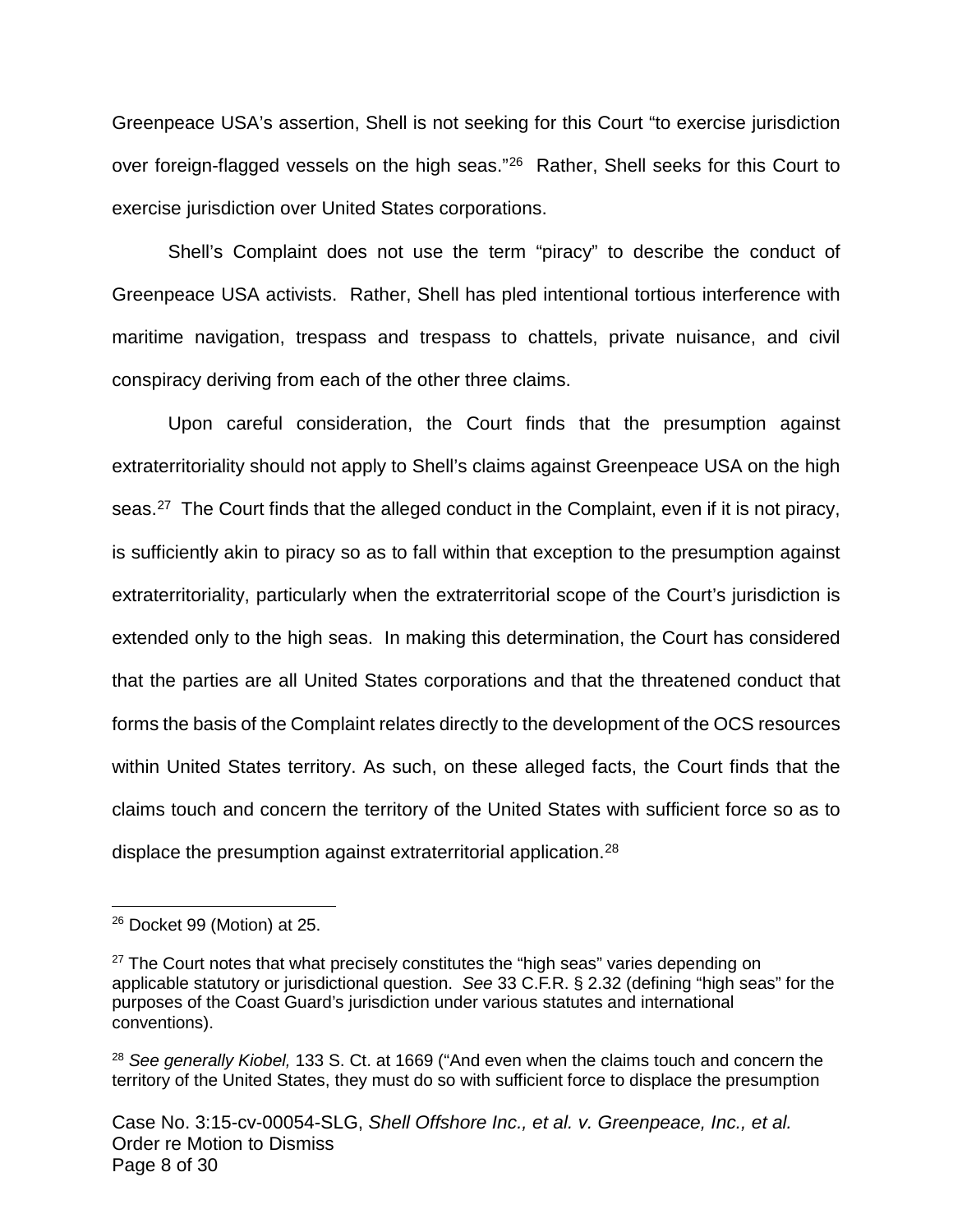### **II. Ripeness**

"Whether a claim is ripe for adjudication goes to a court's subject matter jurisdiction under the case or controversy clause of Article III of the federal Constitution. Like other challenges to a court's subject matter jurisdiction, motions raising the ripeness issue are treated as brought under Rule  $12(b)(1)$ ."<sup>[29](#page-8-0)</sup>

"Ripeness is peculiarly a question of timing" and "its basic rationale is to prevent the courts, through premature adjudication, from entangling themselves in abstract disagreements."<sup>[30](#page-8-1)</sup> When evaluating the ripeness of a case addressing alleged future harm, a court considers "whether the 'conflicting contentions of the parties . . . present a real, substantial controversy between parties having adverse legal interests."<sup>[31](#page-8-2)</sup> "[O]ne does not have to await consummation of threatened injury to obtain preventative relief. If the injury is certainly impending, that is enough."<sup>[32](#page-8-3)</sup> "Although imminence is concededly a somewhat elastic concept, it cannot be stretched beyond its purpose, which is to ensure that the alleged injury is not too speculative for Article III purposes—that the injury is certainly impending . . . allegations of possible future injury are not sufficient."<sup>[33](#page-8-4)</sup>

against extraterritorial application.").

 $\overline{a}$ 

<span id="page-8-1"></span><sup>30</sup> Thomas v. Union Carbide Agr. Prods. Co., 473 U.S. 568, 580 (1985) (citations, quotation marks, and brackets omitted).

<span id="page-8-2"></span><sup>31</sup> Babbitt v. United Farm Workers Nat'l Union, 442 U.S. 289, 298 (1979) (quoting Railway Mail Assn. v. Corsi, 326 U.S. 88, 93 (1945)).

<span id="page-8-3"></span><sup>32</sup> Id. (quoting Pennsylvania v. West Virginia, 262 U.S. 553, 593 (1923)).

<span id="page-8-4"></span>33 Clapper v. Amnesty Int'l USA, --- U.S. ---, 133 S. Ct. 1138, 1147 (2013) (internal citations and quotation marks omitted, emphasis in original).

<span id="page-8-0"></span><sup>&</sup>lt;sup>29</sup> St. Clair v. City of Chico, 880 F.2d 199, 201 (9th Cir. 1989) (internal citations and quotation marks omitted).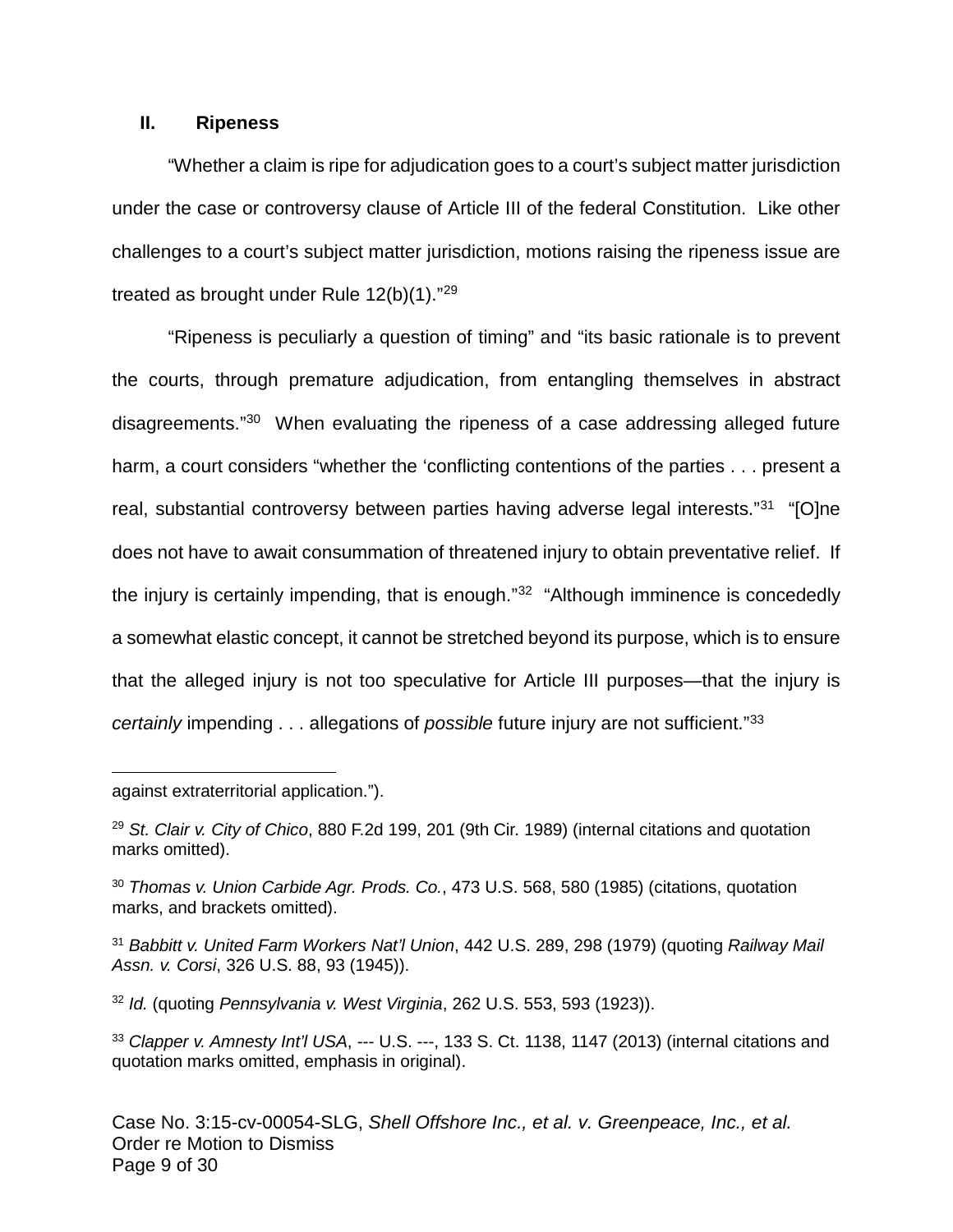Greenpeace USA asserts that this case is not ripe because when it was filed the Department of the Interior had not yet issued all of the necessary permits for Shell's planned summer 2015 drilling operations.<sup>[34](#page-9-0)</sup> Those permits have now been issued.<sup>[35](#page-9-1)</sup> And even prior to their issuance, Shell's operation was already underway as it mobilized a fleet of vessels and prepared its equipment for use during the 2015 season. Shell's Complaint alleges not only future harm but also contains multiple allegations of actions that Greenpeace USA and other Greenpeace entities have taken in the past, including the incident on the high seas that was ongoing when this case was filed.<sup>[36](#page-9-2)</sup> The Court therefore finds this case ripe for adjudication.

The Ninth Circuit addressed ripeness based on a similar record when reviewing this Court's 2012 preliminary injunction and concluded then that "the facts are sufficiently developed and the nature of the dispute warrants prompt adjudication."[37](#page-9-3) The Circuit Court noted that Shell had presented "undisputed evidence that it [was] only authorized to explore these leases during the narrow open water season of July through October," and found that "to withhold a decision in such a context would work a serious hardship upon Shell."<sup>[38](#page-9-4)</sup> The facts here, three years later, are very much the same.

<span id="page-9-0"></span><sup>34</sup> Docket 99 (Motion) at 20.  $\overline{a}$ 

<span id="page-9-1"></span><sup>&</sup>lt;sup>35</sup> United States Department of Interior Letter of Approval, May 11, 2015, available at [www.boem.gov/shell-chuchi](http://www.boem.gov/shell-chuchi) (last visited June 8, 2015).

<span id="page-9-2"></span><sup>36</sup> Docket 1 (Compl.) at 16 ¶ 32, 17 ¶ 36, 19 ¶ 44.

<span id="page-9-3"></span> $37$  Shell Offshore, 709 F.3d at 1287 (citing Abbott Labs. v. Gardner, 387 U.S. 136, 149 (1967)).

<span id="page-9-4"></span><sup>38</sup> Shell Offshore, 709 F.3d at 1287.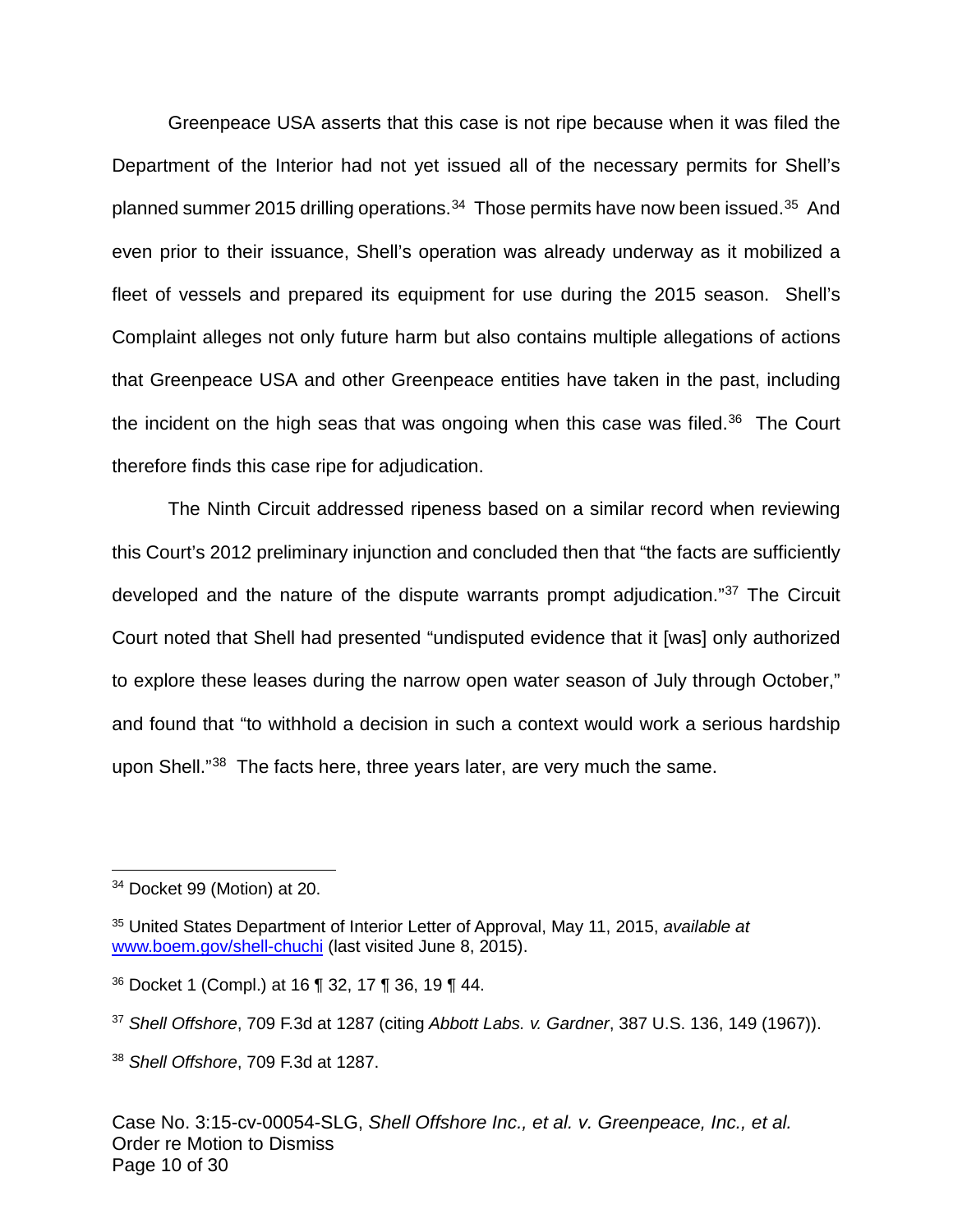#### **III. Displacement**

Greenpeace asserts that Shell's federal common law maritime tort claims have been displaced by the Ports and Waterways Safety Act ("PWSA")<sup>[39](#page-10-0)</sup> and OCSLA,<sup>[40](#page-10-1)</sup> "both of which authorize the U.S. Coast Guard to issue the safety zones that Shell seeks from this Court and to prevent the trespasses that Shell alleges are likely to occur."<sup>[41](#page-10-2)</sup> Displacement of federal common law occurs when Congress enacts legislation that had previously been governed by federal common law, thereby removing what the Supreme Court has described as "the need for such an unusual exercise of law-making by federal courts."<sup>[42](#page-10-3)</sup> Greenpeace USA asserts that Shell's requested relief for security or safety zones from the Court is squarely within the scope of the Coast Guard's comprehensive authority such that Shell cannot obtain that same relief in this action.

Shell asserts that Greenpeace USA's displacement argument fails for three reasons. First, while it acknowledges that the Coast Guard has the discretion to establish security and safety zones to protect vessels "from destruction, loss, or injury from sabotage or other subversive acts," it maintains that authority does not displace Shell's right to pursue maritime tort claims resulting from those same acts.<sup>[43](#page-10-4)</sup> Second, Shell asserts that because there is "no credible dispute that the specific federal torts pled by

 $\overline{a}$ 

<span id="page-10-4"></span><sup>43</sup> Docket 106 (Opp.) at 19 (quoting 33 C.F.R. § 165.30(b)).

Case No. 3:15-cv-00054-SLG, Shell Offshore Inc., et al. v. Greenpeace, Inc., et al. Order re Motion to Dismiss Page 11 of 30

<span id="page-10-0"></span> $39$  Pub. L. 92-340, 86 Stat. 424 (1972) (as amended) (codified at 33 U.S.C. § 1221 et seq.).

<span id="page-10-1"></span> $40$  Pub. L. 212, 67 Stat. 462 (1953) (as amended) (codified at 43 U.S.C. § 1331 et seq.).

<span id="page-10-2"></span><sup>41</sup> Docket 99 (Motion) at 11.

<span id="page-10-3"></span> $42$  Am. Elec. Power Co., Inc. v. Connecticut,  $-$  U.S.  $-$ , 131 S. Ct. 2527, 2537 (2011) ("AEP") (citing Milwaukee v. Illinois, 451 U.S. 304, 314 (1981)).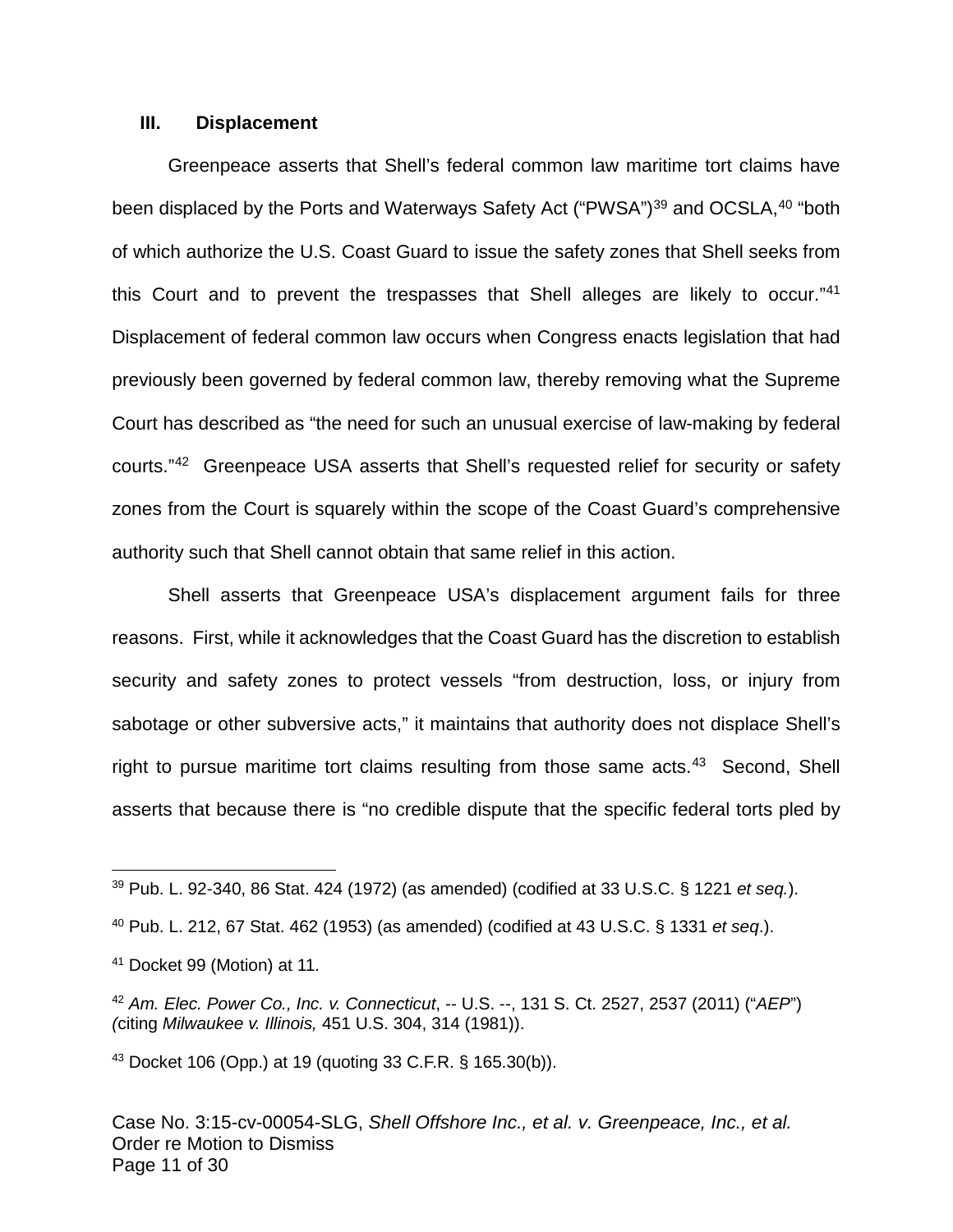Shell . . . continue to exist in contemporary law as viable causes of action," the Court may accord injunctive relief in this action to prevent future tortious activity.<sup>[44](#page-11-0)</sup> Third, Shell asserts that the PWSA and OCSLA are not comprehensive statutes that occupy the field so as to displace federal maritime law.

The primary case that Greenpeace USA relies on in support of its displacement argument is American Electric Power Co. v. Connecticut.<sup>[45](#page-11-1)</sup> In AEP, eight states, New York City, and three land trusts brought a federal common law public nuisance claim against several electric power producers, seeking abatement of the defendants' greenhouse gas emissions. The electric producers argued that the plaintiffs' public nuisance claim was precluded by the comprehensive legislation for the regulation of the emissions set out in the Clean Air Act.<sup>[46](#page-11-2)</sup> The Supreme Court held that "[t]he test for whether congressional legislation excludes the declaration of federal common law is simply whether the statute speaks directly to the question at issue."<sup>[47](#page-11-3)</sup> "The existence of laws generally applicable to the question is not sufficient; the applicability of displacement is an issue-specific inquiry."<sup>[48](#page-11-4)</sup> Applying this test, the Court reviewed the extensive provisions of the Clean Air Act applicable to the regulation of carbon-dioxide emissions, focusing on the broad policy-making, regulatory, and enforcement authority that the Act

<span id="page-11-4"></span> $48$  *Id.* 

<span id="page-11-0"></span><sup>44</sup> Docket 106 (Opp.) at 19–20.  $\overline{a}$ 

<span id="page-11-1"></span><sup>45</sup> 131 S. Ct. 2527 (2011). Greenpeace USA's Motion to Dismiss incorporated by reference its opposition to Shell's motion for a preliminary injunction at Docket 59. See Docket 59 at 16–18.

<span id="page-11-2"></span><sup>46</sup> 42 U.S.C. § 7401 et seq.

<span id="page-11-3"></span><sup>47</sup> 131 S. Ct. at 2537 (citations, brackets, and internal quotation marks omitted).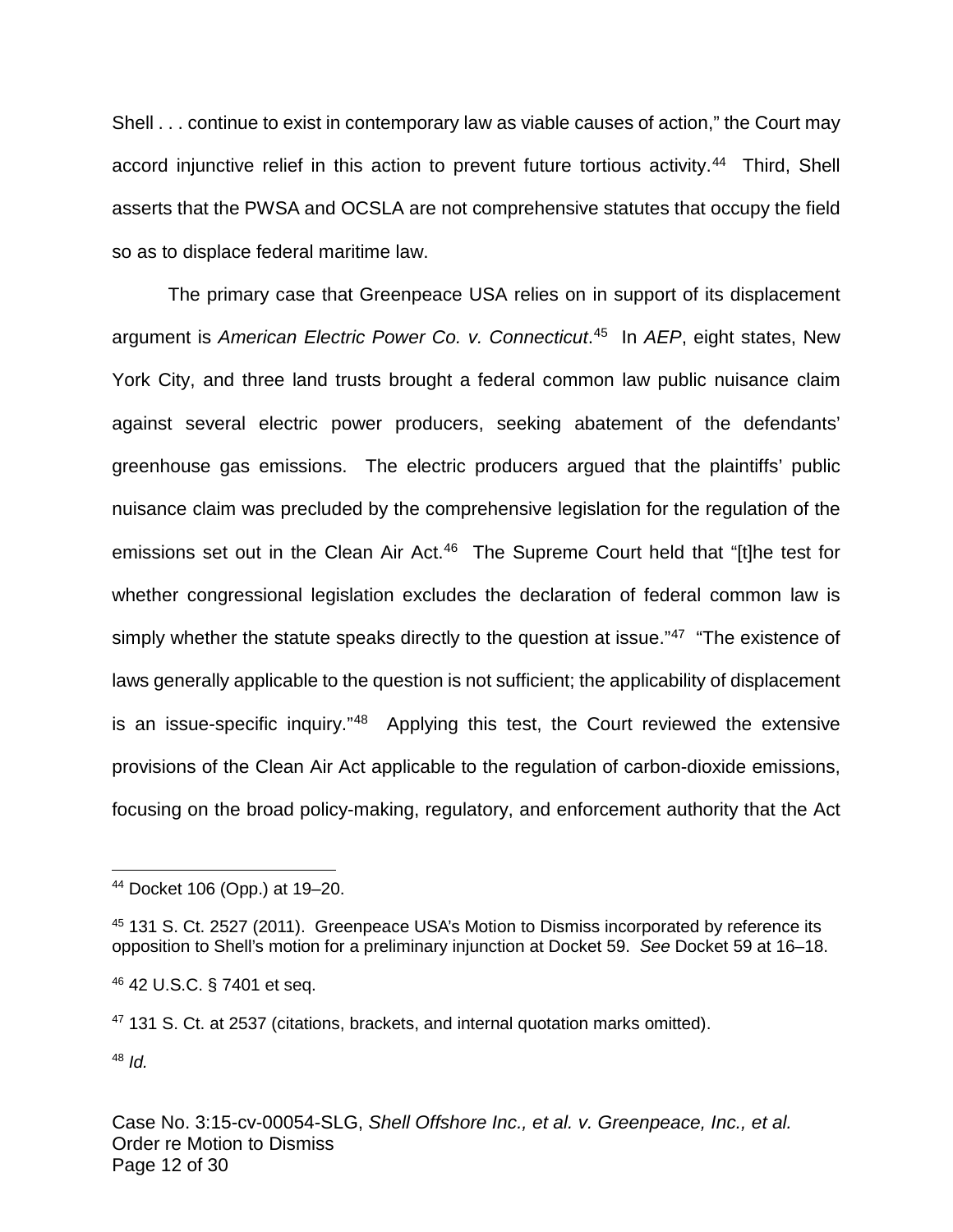conferred on the EPA. Based on that review, the Supreme Court concluded that "the Clean Air Act and the EPA actions it authorizes displace any federal common law right to seek abatement of carbon-dioxide emissions."<sup>[49](#page-12-0)</sup> Central to the Court's determination that the federal public nuisance claim was displaced was that the statute itself "provides a means [for private citizens] to seek limits on emissions of carbon dioxide from domestic power plants—the same relief the plaintiffs seek by invoking federal common law. We see no room for a parallel track."<sup>[50](#page-12-1)</sup> The Supreme Court also stressed the complexity of the task of regulating greenhouse gas emissions, the importance of that task to national policy, the benefits of an expert agency making the necessary determinations with full public input, and the possibility of inconsistent judgments if district judges were tasked with that responsibility.

Greenpeace USA also cites to the Ninth Circuit's decision in Native Village of Kivalina v. ExxonMobil. The question there was whether AEP's holding extended to Kivalina's right to seek damages from numerous energy producers based on a federal common law claim of public nuisance. Kivalina acknowledged the Supreme Court's displacement determination in AEP, but argued that the holding should not extend to its claim for damages. But the Ninth Circuit disagreed, holding that "[i]f a federal common law cause of action has been extinguished by Congressional displacement, it would be incongruous to allow it to be revived in another form."[51](#page-12-2)

<span id="page-12-1"></span> $50$  Id.

<span id="page-12-2"></span><sup>51</sup> Native Village of Kivalina v. ExxonMobil Corp., 696 F.3d 849, 857 (9th Cir. 2012).

Case No. 3:15-cv-00054-SLG, Shell Offshore Inc., et al. v. Greenpeace, Inc., et al. Order re Motion to Dismiss Page 13 of 30

<span id="page-12-0"></span> $49$  Id.  $\overline{a}$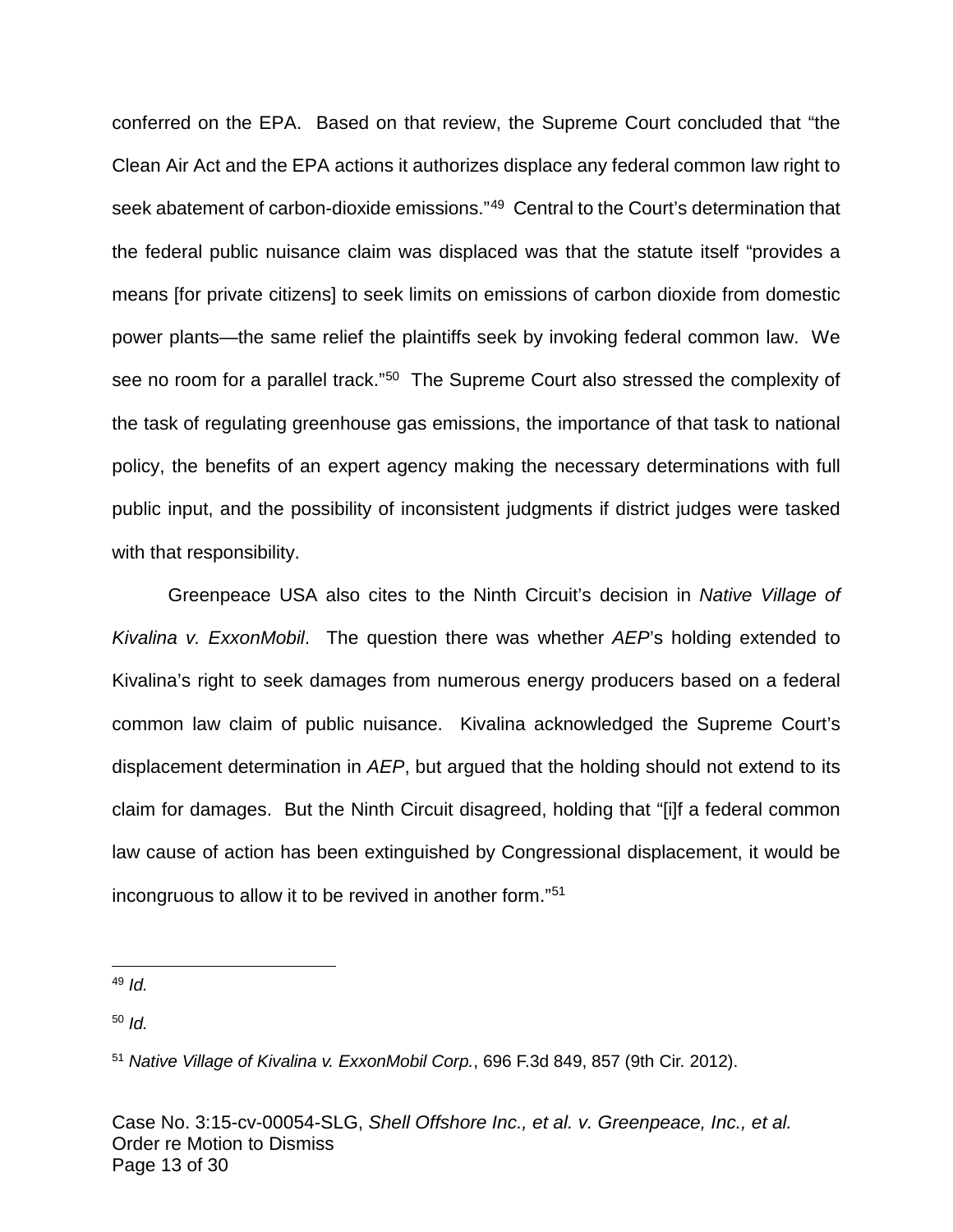Yet, the Ninth Circuit also stressed in Kivalina that "Congressional action, not executive action, is the touchstone of displacement analysis."<sup>[52](#page-13-0)</sup> In the wake of AEP, the Ninth Circuit has held that "before applying federal common law, we must first interpret the statute and attempt to ascertain congressional intent to determine if Congress has decided the matter."<sup>[53](#page-13-1)</sup> In Kivalina, the Circuit defined the question as "whether Congress has provided a sufficient legislative solution to the particular [issue] to warrant a conclusion that [the] legislation has occupied the field to the exclusion of the common law."[54](#page-13-2)

Based on the foregoing, it is the relevant statutes, and not the Coast Guard's subsequent safety and security zone regulations, that are the focus of the displacement analysis. A review of the PWSA and OCSLA indicate that they do not speak directly to the question at issue here – the establishment of safety and security zones around private vessels. Greenpeace USA cites the Congressional policy statement in the PWSA that "vessel safety" is a matter of "major national importance" such that "increased supervision of vessel and port operations is necessary."<sup>[55](#page-13-3)</sup> But the Court does not find that this statutory pronouncement demonstrates an intent to eliminate maritime tort claims. Similarly, Greenpeace USA cites to the OCSLA's authorization to the Coast Guard "to

 $\overline{a}$ 

<span id="page-13-0"></span> $52$  Id. at 858 (citing AEP, 131 S. Ct. at 2537) (emphasis added).

<span id="page-13-1"></span><sup>53</sup> AmeriPride Service Inc. v. Texas E. Overseas Inc, 782 F.3d 474, 485-86 (9th Cir. 2015).

<span id="page-13-2"></span><sup>54</sup> Kivalina, 696 F.3d at 856.

<span id="page-13-3"></span><sup>&</sup>lt;sup>55</sup> 33 U.S.C. § 1221. In its safety zone regulations, the Coast Guard has cited to 33 U.S.C. § 1231 for its authority to establish safety zones within the 12-mile U.S. territorial seas. See, e.g., 33 C.F.R. § 165.T13-289 (establishing safety zones around Shell vessels in the Puget Sound).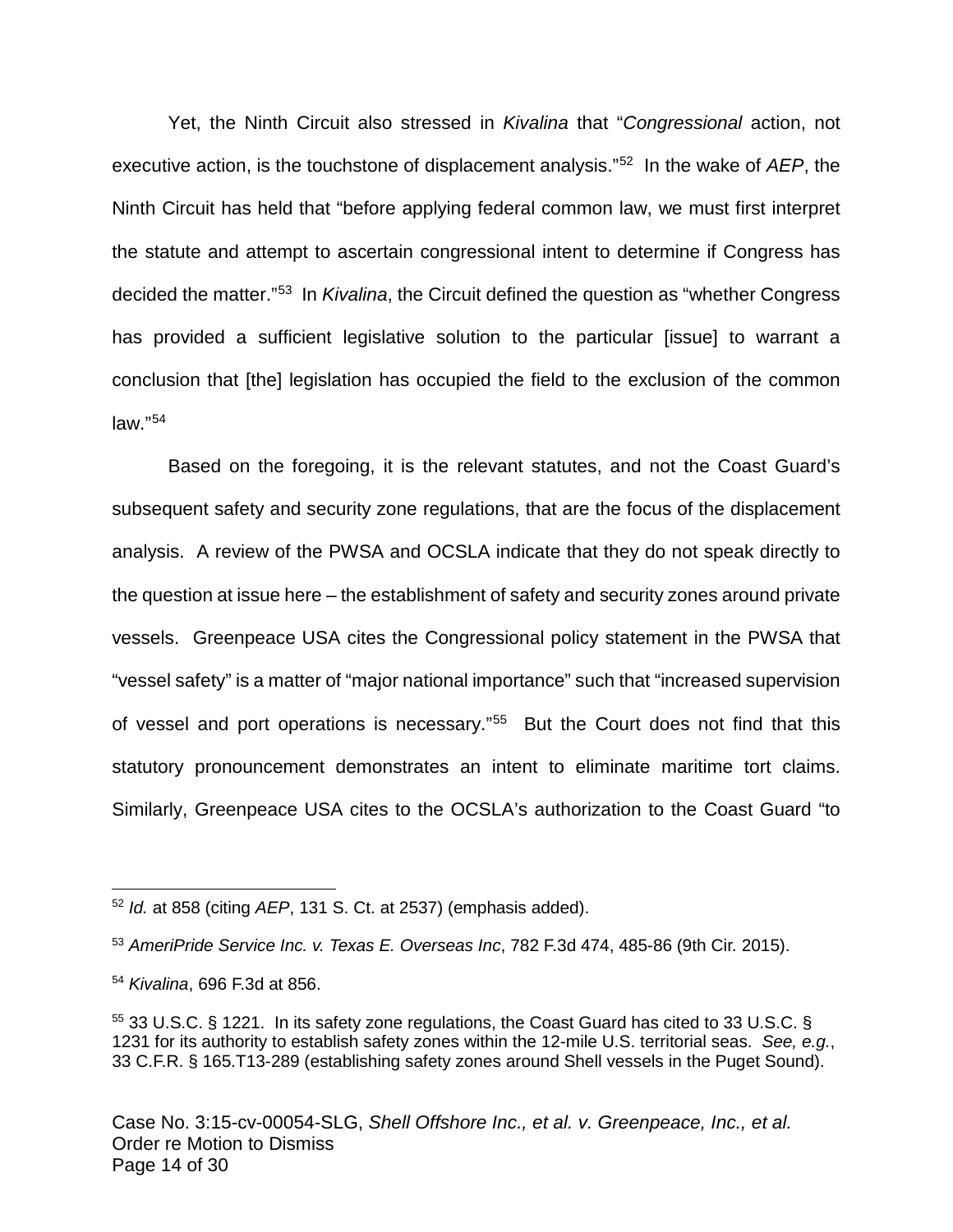promulgate and enforce such reasonable regulations . . . relating to the promotion of safety of life and property on the artificial islands, installations, and other devices" on the OCS.<sup>[56](#page-14-0)</sup> The Court does not find these statements to demonstrate an intent to occupy the field so as to preclude a parallel track of maritime tort claims. In short, Congress has not provided for a comprehensive legislative solution that displaces Shell's tort claims against Greenpeace USA. "The existence of laws generally applicable to the question is not sufficient."<sup>[57](#page-14-1)</sup> Moreover, the OCSLA itself specifically provides for the applicability of civil and criminal laws to operations on the OCS.<sup>[58](#page-14-2)</sup> Based on the foregoing, the Court concludes that the torts for intentional interference with navigation, trespass, and private nuisance have not been displaced by Congressional action in the PWSA or the OCSLA.

#### **IV. Preemption or Inapplicability of State Law**

Greenpeace USA asserts that Shell cannot state any of its claims against Greenpeace USA under state law because federal maritime or statutory law applies to each claim.<sup>[59](#page-14-3)</sup> Greenpeace USA asserts in the alternative that to the extent any state tort law might apply, the Supreme Court held in United States v. Locke that the PWSA preempts state law where "the Coast Guard has promulgated its own requirements on the subject or has decided that no such requirement should be imposed at all."<sup>[60](#page-14-4)</sup>

1

<span id="page-14-0"></span><sup>56</sup> 43 U.S.C. § 1333(d); see also 33 C.F.R. § 147.15 (authorizing safety zones on the OCS not to exceed "a maximum distance of 500 meters around the OCS facility").

<span id="page-14-1"></span><sup>57</sup> Kivalina, 696 F.3d at 856.

<span id="page-14-2"></span><sup>58</sup> See 43 U.S.C. § 1333(a) and (b).

<span id="page-14-3"></span><sup>59</sup> Docket 99 (Motion) at 14.

<span id="page-14-4"></span> $60$  Docket 99 (Motion) at 14–15 (quoting *Locke*, 529 U.S. 89, 109–10 (2000)).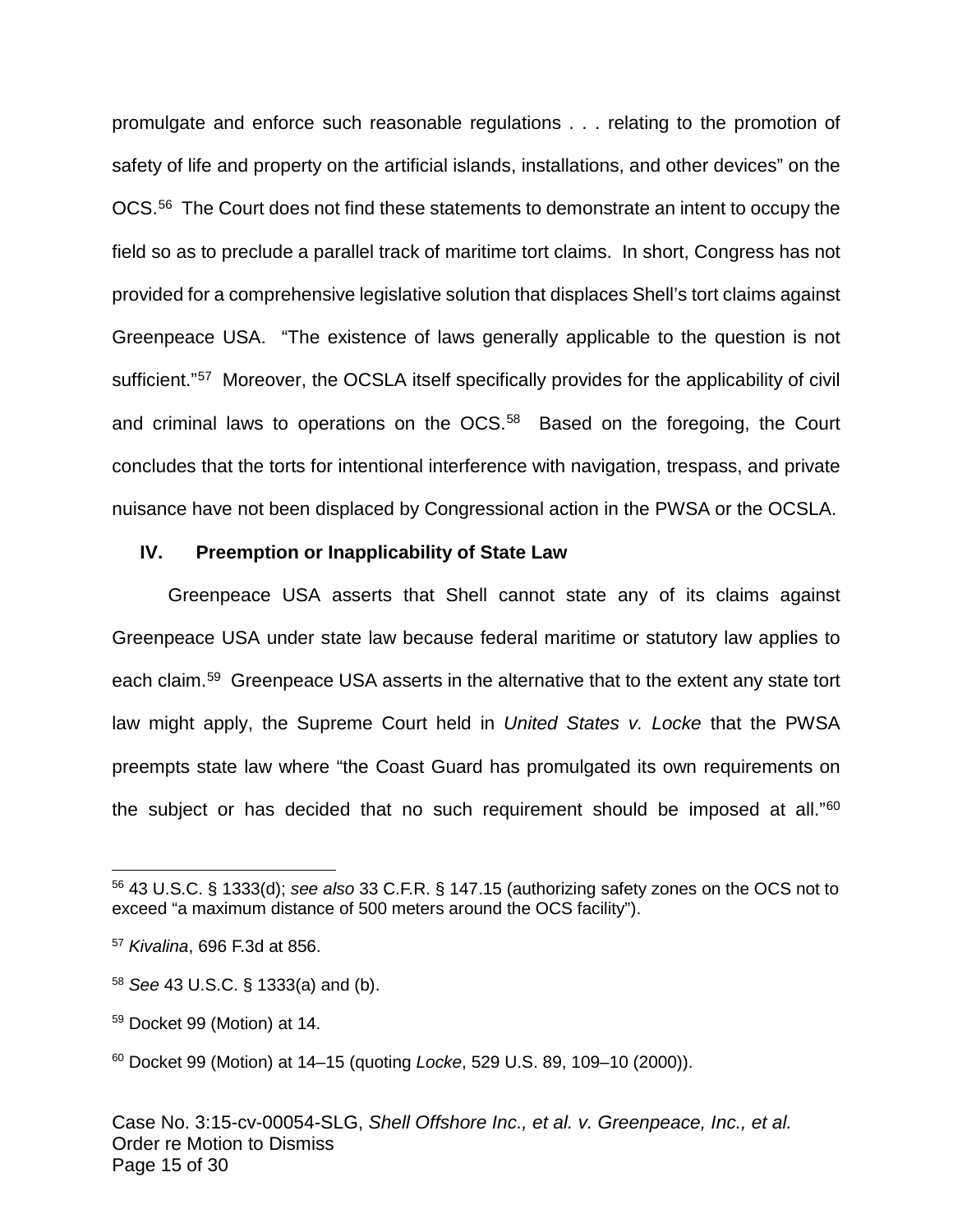Greenpeace USA maintains that since the Coast Guard has promulgated safety zones for Shell's vessels, Shell cannot obtain a safety zone from the district court by advancing a state tort claim. In Locke, the Supreme Court held that certain Washington State regulations regarding training, English proficiency, navigation watch, and casualty reporting requirements for oil tanker crews were preempted by federal law.<sup>[61](#page-15-0)</sup> The Court in Locke stressed the need for a high degree of national uniformity in regulating on these topics.<sup>[62](#page-15-1)</sup> But the Supreme Court also recognized that some state regulation of oil tankers might not be precluded, particular if a regulation was "justified by conditions unique to a particular port or waterway," or if it was of "limited extraterritorial effect" outside of the regulating state.<sup>[63](#page-15-2)</sup> The Court added, "[I]ocal rules not pre-empted under . . . the PWSA pose a minimal risk of innocent noncompliance, do not affect vessel operations outside the jurisdiction, do not require adjustment of systemic aspects of the vessel, and do not impose a substantial burden on the vessel's operation within the local jurisdiction itself."<sup>[64](#page-15-3)</sup> Here, the relief sought by Shell against Greenpeace USA does not have a risk of innocent noncompliance by others, would not affect any vessel's legitimate operations or systemic aspects, and would not impose a substantial burden on any vessel. Accordingly, the Court finds that the PWSA does not preempt the claims asserted by Shell.

<span id="page-15-0"></span><sup>61</sup> Locke, 529 U.S. at 112–16.  $\overline{a}$ 

<span id="page-15-1"></span> $62$  *Id.* at 117.

<span id="page-15-2"></span> $63$  *Id.* at 112.

<span id="page-15-3"></span> $64$  *Id.*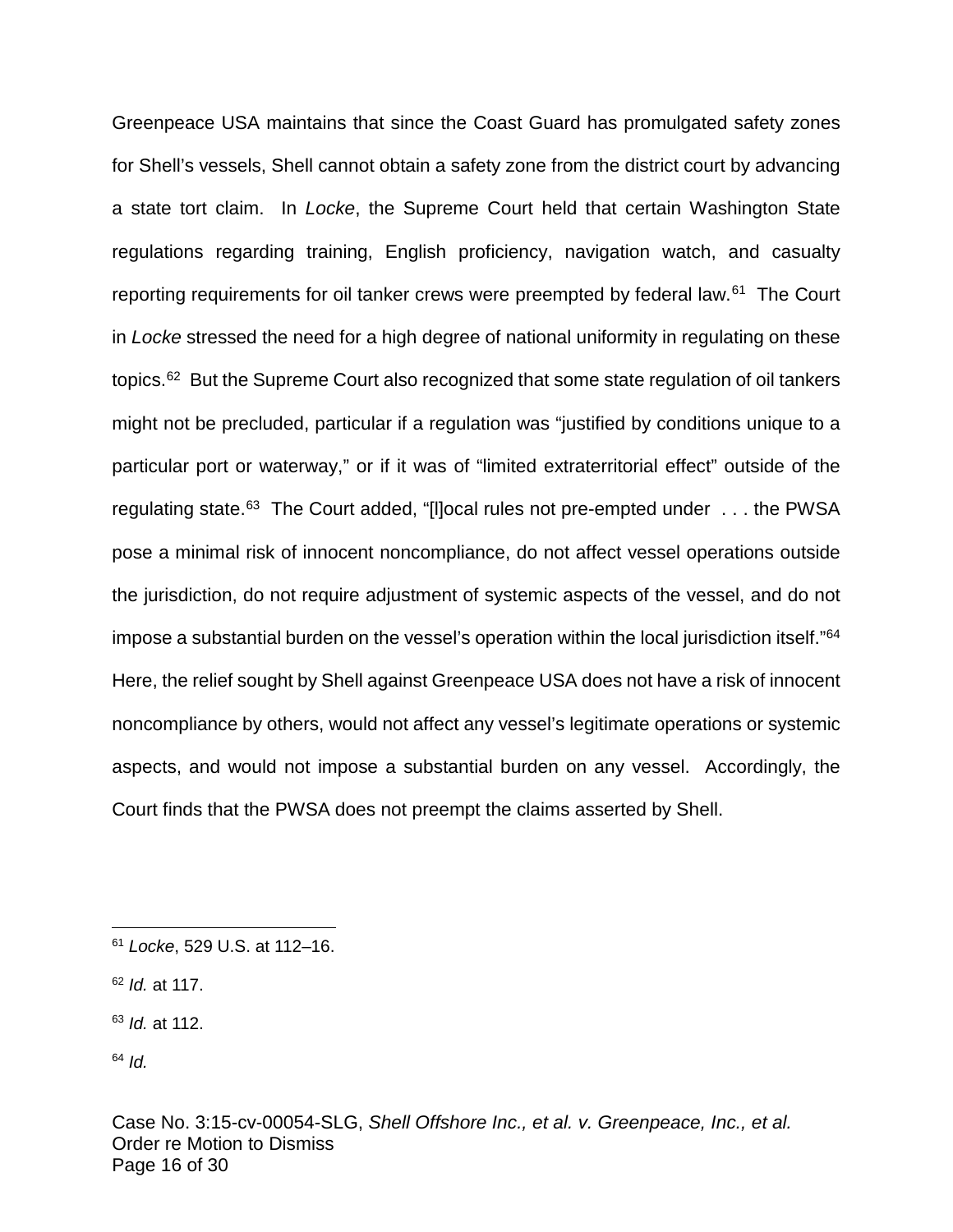Greenpeace USA also asserts that the authority of the Federal Aviation Administration preempts any state law claims predicated on aircraft safety.<sup>[65](#page-16-0)</sup> It is well established that federal law occupies the field with respect to aviation safety.<sup>[66](#page-16-1)</sup> And state law claims would not appear to be cognizable on the OCS pursuant to the OCSLA.<sup>[67](#page-16-2)</sup> Accordingly, any state law claims related to aviation safety on the OCS would be preempted by federal law, and the Court would grant this portion of the motion to dismiss as to any such state law claims on the OCS if the Court of Appeals remands for that purpose.<sup>[68](#page-16-3)</sup>

### **V. Primary Jurisdiction**

Greenpeace USA next asserts that the Court should dismiss Shell's claims pursuant to the doctrine of primary jurisdiction. In Astiana v. Hain Celestial Group, Inc., the Ninth Circuit recently set out the following guidance on primary jurisdiction.<sup>[69](#page-16-4)</sup> The Circuit described primary jurisdiction as

> a prudential doctrine that permits courts to determine that an otherwise cognizable claim implicates technical and policy questions that should be addressed in the first instance by the

1

<span id="page-16-3"></span><sup>68</sup> See Fed. R. Civ. P. 62.1(a)(3).

<span id="page-16-4"></span> $69$  783 F.3d 753 (9th Cir. 2015). In Astiana, the Ninth Circuit held that the district court erred when it dismissed the case based on primary jurisdiction rather than staying the proceedings while the parties (or the district court) sought guidance from the agency.

Case No. 3:15-cv-00054-SLG, Shell Offshore Inc., et al. v. Greenpeace, Inc., et al. Order re Motion to Dismiss Page 17 of 30

<span id="page-16-0"></span><sup>&</sup>lt;sup>65</sup> Docket 99 (Motion) at 15.

<span id="page-16-1"></span><sup>&</sup>lt;sup>66</sup> Montalvo v. Spirit Airlines, 508 F.3d 464, 472 (9th Cir. 2007). However, there is also considerable case law recognizing that the flight of an aircraft over another's land may amount to an actionable trespass or constitute a nuisance. See 8A Am. Jur. Aviation § 3 and cases cited therein).

<span id="page-16-2"></span> $67$  See 43 U.S.C. §1333(a)(1) (OCS is an "area of exclusive Federal jurisdiction"). However, state law may nonetheless be applied as "surrogate" federal law on the OCS as specified in 43  $§ 1333(a)(2)(A).$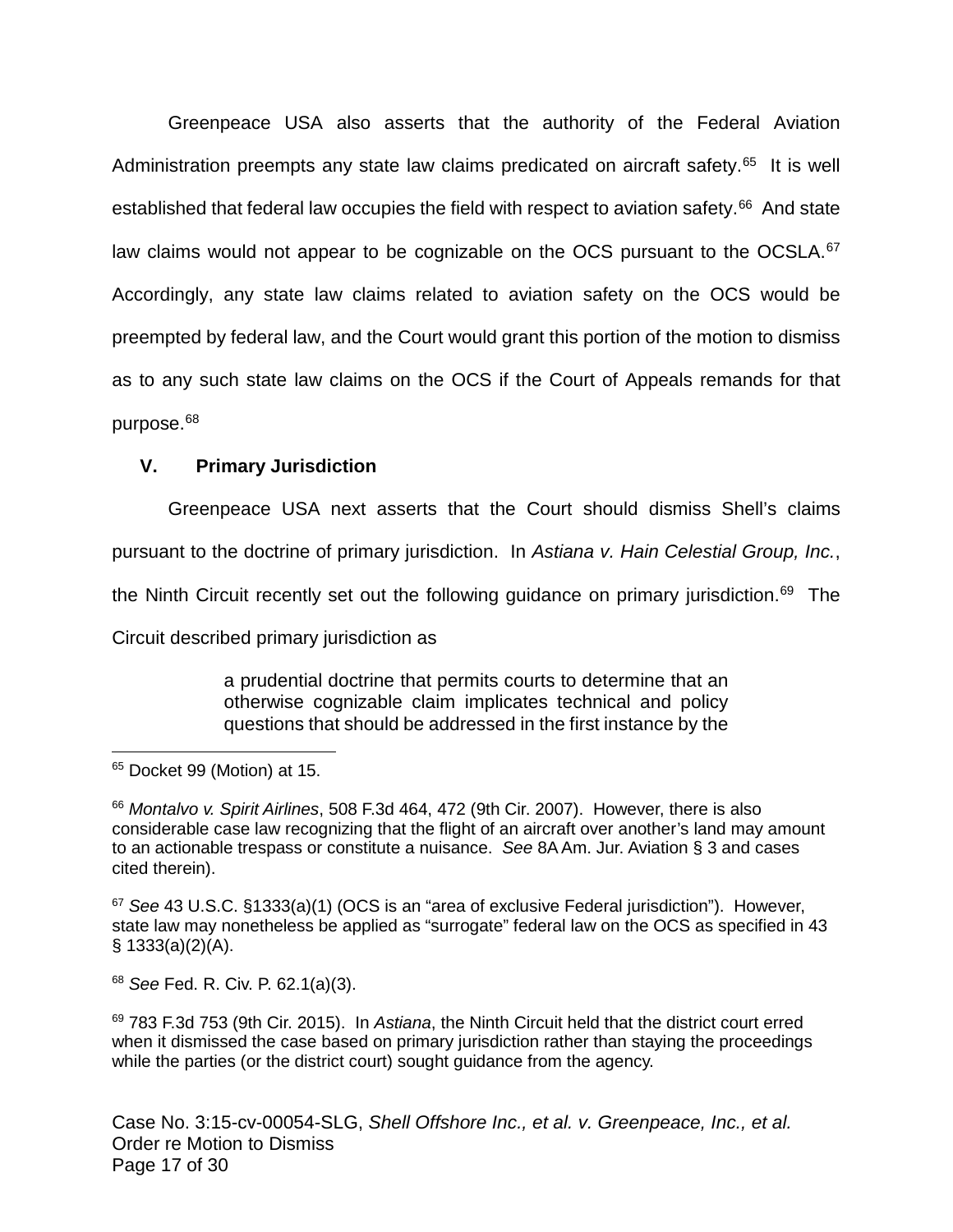agency with regulatory authority over the relevant industry rather than by the judicial branch. In evaluating primary jurisdiction, [the courts] consider (1) the need to resolve an issue that (2) has been placed by Congress within the jurisdiction of an administrative body having regulatory authority (3) pursuant to a statute that subjects an industry or activity to a comprehensive regulatory authority that (4) requires expertise or uniformity in administration.

Not every case that implicates the expertise of federal agencies warrants invocation of primary jurisdiction. Rather, the doctrine is reserved for a "limited set of circumstances" that requires resolution of an issue of first impression, or of a particularly complicated issue that Congress has committed to a regulatory agency. . . .

. . .

[A] court should not invoke primary jurisdiction when the agency is aware of but has expressed no interest in the subject matter of the litigation. Similarly, primary jurisdiction is not required when a referral to the agency would significantly postpone a ruling that a court is otherwise competent to make. $70$ 

Greenpeace USA argues this action should be dismissed because the Coast Guard's safety zones are sufficient, as they can be enforced by criminal and civil penalties. Shell responds that "[t]he fact that Greenpeace USA's actual and threatened actions would violate both civil and criminal laws is no grounds for dismissing this civil action."<sup>[71](#page-17-1)</sup> Shell asserts that the exercise of the Court's equitable discretion does not require deferral to the Coast Guard.

<span id="page-17-0"></span> $70$  Id. at 760–61 (internal quotation marks and citations omitted).  $\overline{a}$ 

<span id="page-17-1"></span><sup>71</sup> Docket 106 (Opp.) at 24.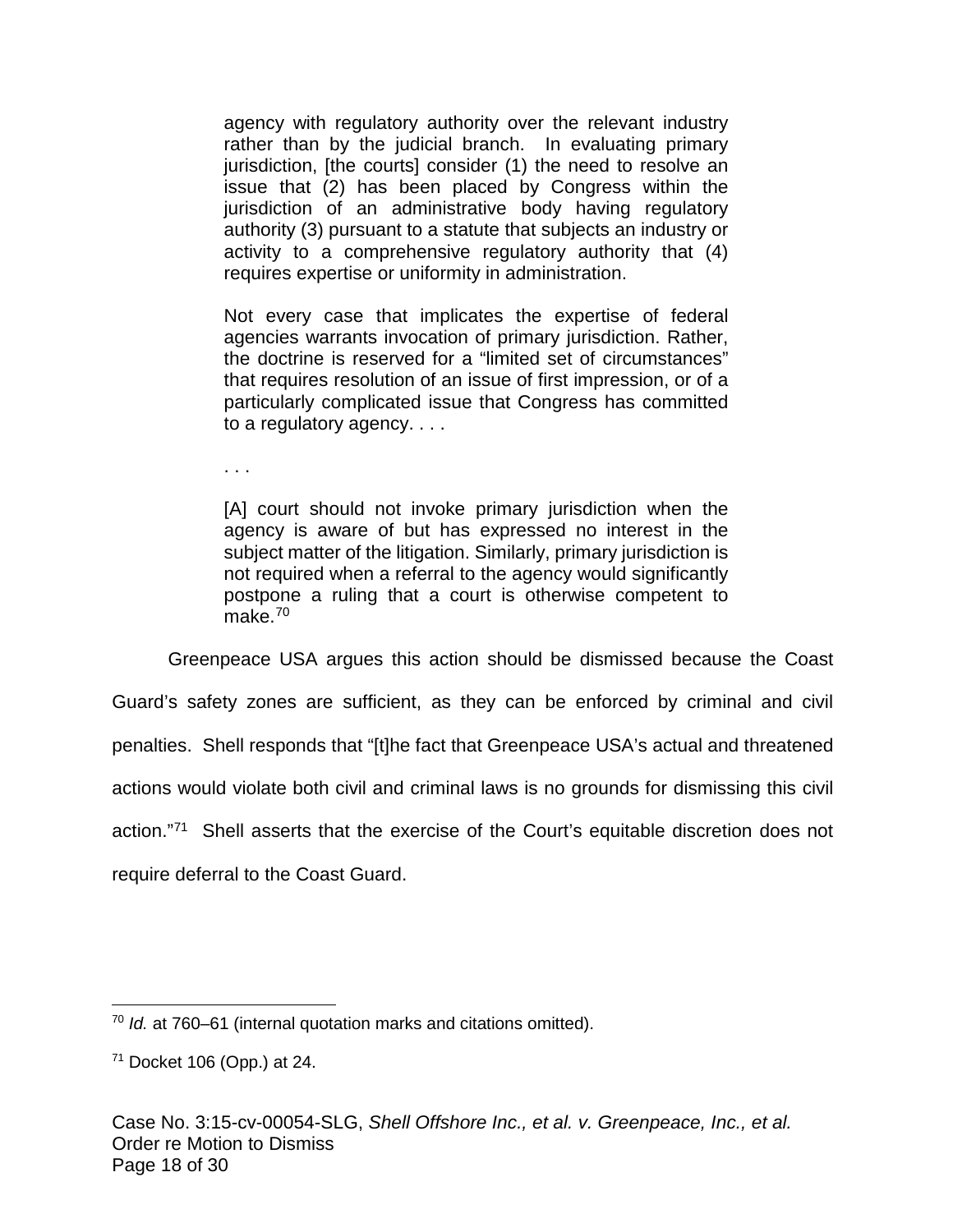Upon consideration of the factors set forth in Astiana, the Court finds that dismissal of this case pursuant to the doctrine of primary jurisdiction is not warranted. The issues between Greenpeace USA and Shell extend from Puget Sound to the Chukchi Sea, and need prompt resolution. Although the Coast Guard has recently enacted regulations that establish temporary safety zones around Shell's contracted vessels in the territorial waters of the Puget Sound area, there is no evidence in the record that it will enact regulations that would cover the vessels' entire journey over the course of the 2015 summer drilling season.<sup>[72](#page-18-0)</sup> In 2012, the Coast Guard indicated that it would only create safety zones within the 12 nautical mile territorial sea close to shore, and not in the EEZ or on the high seas, except for OCS operations.<sup>[73](#page-18-1)</sup> On the OCS, the Coast Guard has stated that its authority extends only to 500 meters around OCS facilities, and only when the facilities are being constructed, maintained or operated on the OCS.<sup>[74](#page-18-2)</sup> The Coast Guard has determined that its authority "does not permit establishment of safety zones for non-OCS facilities" on the OCS, nor does its authority extend to "include times where the OCS facility is in transit and not directly engaged in activity related to the exploration

<span id="page-18-0"></span><sup>72</sup> See, e.g., Safety Zone and Regulated Navigation Area; 80 Fed Reg. 23445 (April 28, 2015).  $\overline{a}$ 

<span id="page-18-1"></span><sup>73</sup> See Safety Zone; NOBLE DISCOVERER Outer Continental Shelf Drillship, Chukchi and/or Beaufort Seas, AK, 77 Fed. Reg. 38718, 38720 (June 29, 2012) (stating the Coast Guard would establish separate moving safety zones for the transit of the NOBLE DISCOVERER within the 12 nautical mile territorial sea).

<span id="page-18-2"></span><sup>74</sup> 33 C.F.R. § 147.10 (permitting safety zones to a maximum of 500 meters around OCS facilities when OCS facility is "being constructed, maintained, or operated on the Outer Continental Shelf"); see also Submission of the United States to the International Maritime Organization's Sub-Committee on the Safety of Navigation, June 4, 2010 ("The United States believes there is no demonstrated need for safety zones larger than 500 meters or the development of guidelines for such safety zones.").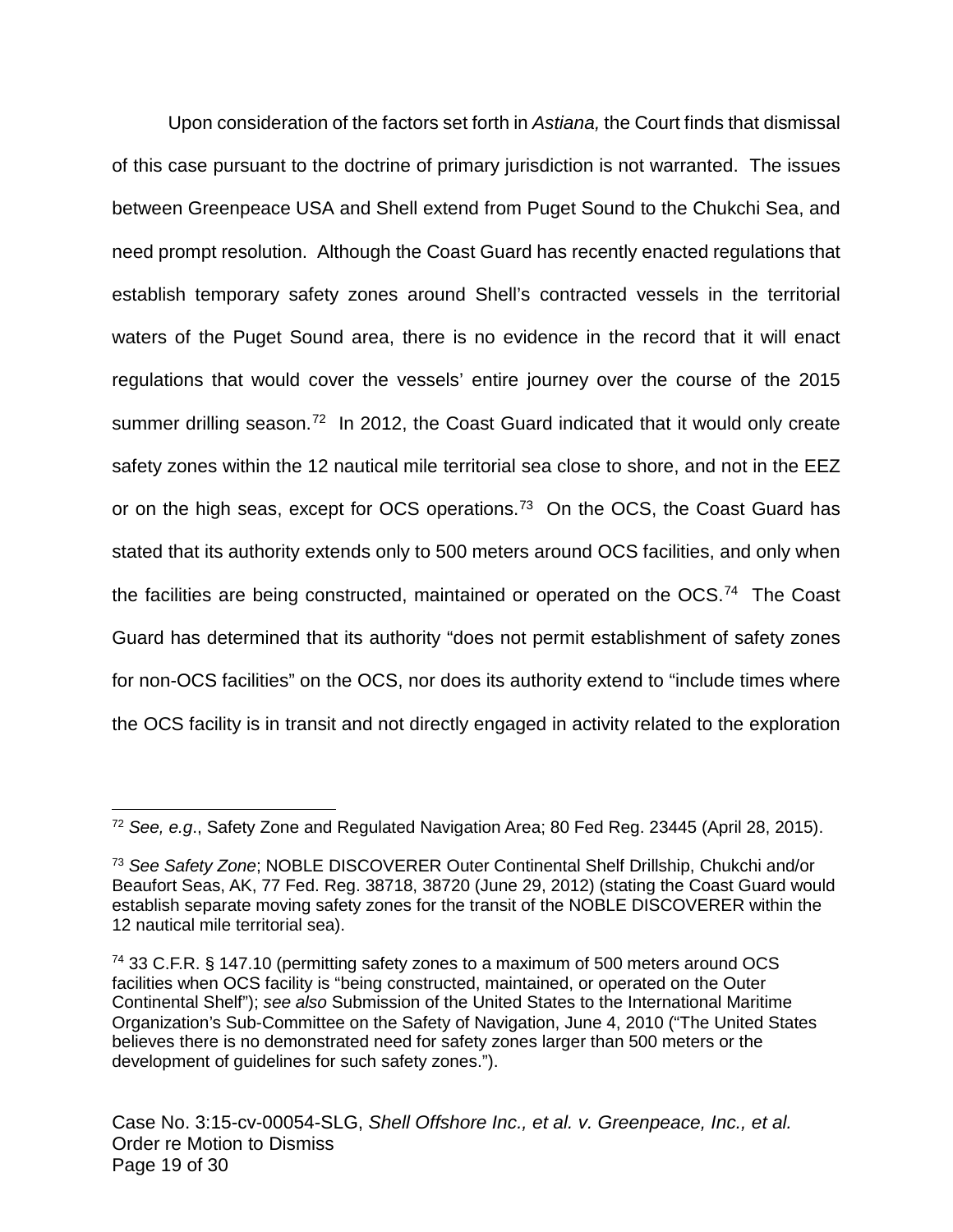or extraction of mineral resources."<sup>[75](#page-19-0)</sup> But the Court was persuaded by the evidence in the record that a larger safety zone applicable to Greenpeace USA that includes the vessels' entire journey is warranted. For, as Greenpeace USA demonstrated earlier this year, at least one of its employees is willing to climb on to Shell's contracted vessels on the high seas and presumably elsewhere.<sup>[76](#page-19-1)</sup> The Court was also persuaded that a larger safety zone than 500 meters around the rigs while under tow and at the OCS is warranted as to Greenpeace USA, given the lack of maneuverability of the rigs and the complexity of the anchoring system that was testified to at the preliminary injunction hearing. Moreover, evidence in the record demonstrates that the Coast Guard's resources in Alaska, and particularly in the Chukchi Sea, are quite limited. And, since this case involves only these named parties, uniformity in administration is not a significant consideration. The Court acknowledges the Coast Guard's expertise in the area of safety and security zones. And yet, although the Court presumes that the agency is well aware of this litigation, it has not elected to participate in it.<sup>[77](#page-19-2)</sup> For the foregoing reasons, the Court will not dismiss this action on the basis of primary jurisdiction.

<span id="page-19-0"></span><sup>&</sup>lt;sup>75</sup> See Safety Zone, supra note 72. 1

<span id="page-19-1"></span> $76$  The Court also observes that Greenpeace USA has suggested that in the absence of injunctive relief it might not stay within the Coast Guard safety zones. Currently, the safety zone for moving vessels in Puget Sound is identical at 500 yards in the preliminary injunction and in the Coast Guard safety zone for that area. And yet Greenpeace activist Mary Sweeters seeks to stay the preliminary injunction because Greenpeace USA is "in daily fear" of violating the preliminary injunction, while it "trusts the Coast Guard to exercise reasonable prosecutorial discretion." See Docket 144-11 at 3.

<span id="page-19-2"></span><sup>77</sup> Cf. Hener v. United States, 525 F. Supp. 350 (S.D.N.Y. 1981) (Coast Guard joined with litigants in requesting the district court to determine the parties' rights in salvage dispute).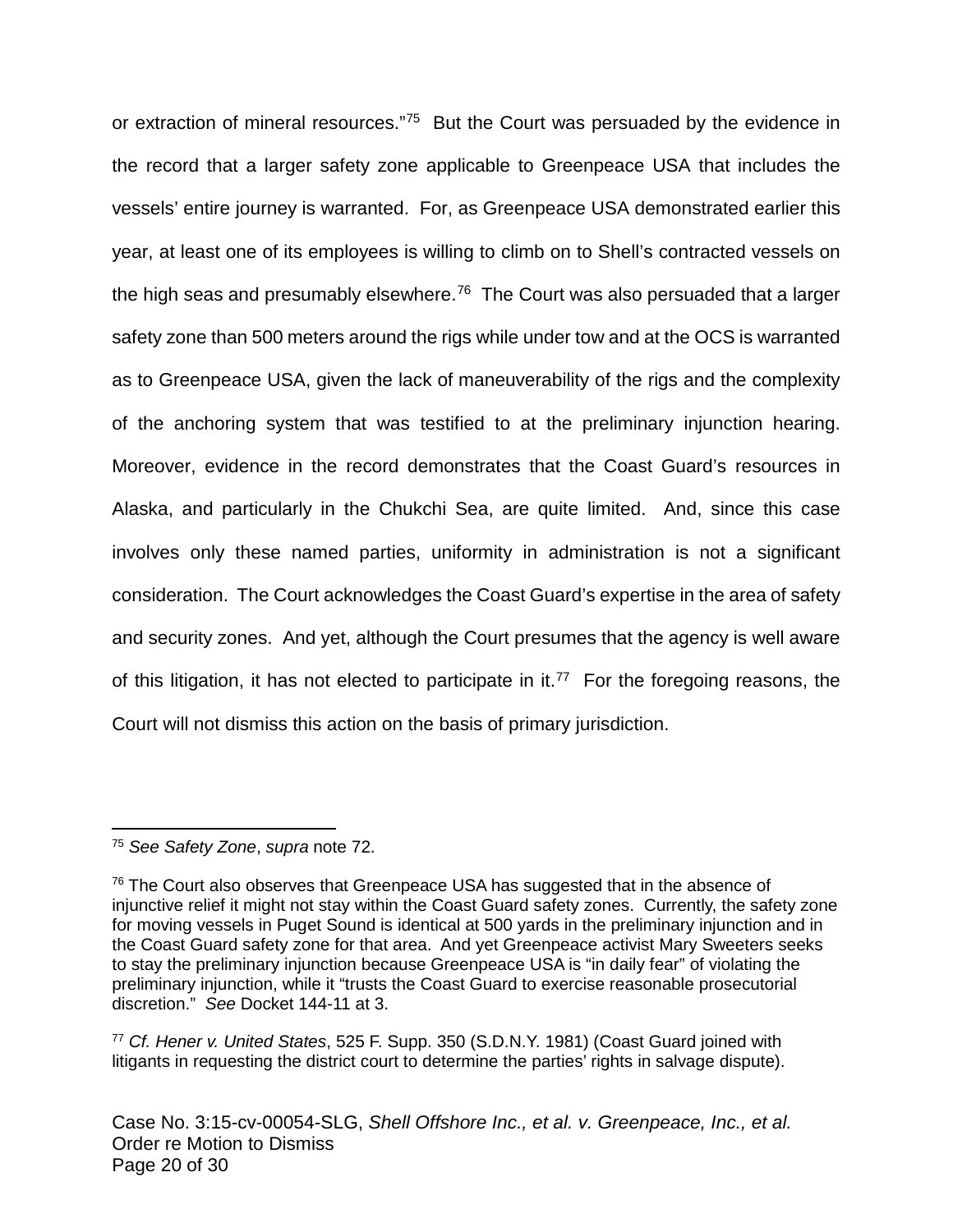### **VI. Forum Non Conveniens and Comity**

Greenpeace USA asserts that because the Blue Marlin and the Esparanza are Dutch-flagged and Dutch-owned vessels, the case should be dismissed to allow suit to be filed in Dutch courts so as to facilitate the application of Dutch law.<sup>[78](#page-20-0)</sup> Greenpeace USA further asserts that Shell's Complaint should be dismissed under principles of international comity because the Dutch have the greatest interest in resolving the issues in this case.[79](#page-20-1)

Shell responds that this case involves Greenpeace USA and two Shell entities, all of which are U.S. corporations, in a suit attempting to prevent Greenpeace USA from interfering with Shell's use of its U.S. Outer Continental Shelf leases. Consequently, Shell asserts that venue is appropriate in the United States. And Shell asserts that even if Dutch law might apply to Shell's claim for damages from Greenpeace USA stemming from the events that occurred earlier this year on the Polar Pioneer, Dutch law would not apply to the majority of this suit's subject matter—Shell's allegations regarding Greenpeace USA's stated intention to interfere now and throughout the summer with Shell's 2015 drilling program in the Chukchi Sea.<sup>[80](#page-20-2)</sup>

The Court concurs with Shell's analysis of these issues, and for this reason dismissal will be denied on the venue and forum non conveniens grounds.

 $\overline{a}$ 

<span id="page-20-0"></span> $78$  Docket 99 (Motion) at 18–19 (citing Lauritzen v. Larsen, 345 U.S. 571 (1953)).

<span id="page-20-1"></span><sup>79</sup> Docket 99 (Motion) at 19.

<span id="page-20-2"></span><sup>80</sup> Docket 106 (Opp.) at 25–28.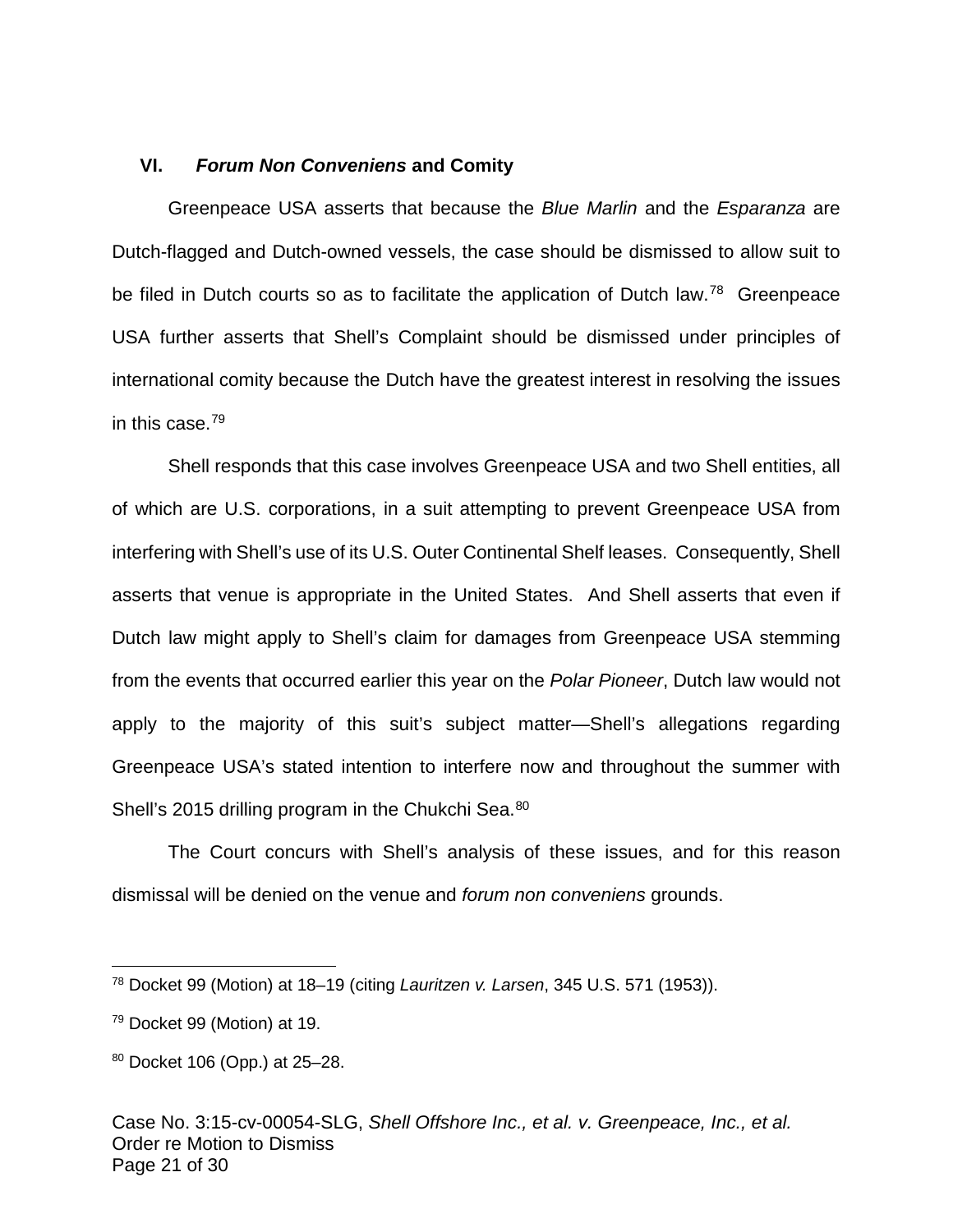#### **VII. Failure to State a Claim**

Federal Rule of Civil Procedure 12(b)(6) permits a party to seek dismissal of an action for failure to state a claim upon which relief can be granted. In ruling on such a motion, a court applies the "facial plausibility" pleading standard as analyzed by the Supreme Court in Ashcroft v. Iqbal.<sup>[81](#page-21-0)</sup> Under that standard, to survive a Rule 12(b)(6) motion to dismiss "a complaint must contain sufficient factual matter, accepted as true, to 'state a claim for relief that is plausible on its face.'"[82](#page-21-1) This plausibility standard requires "more than a sheer possibility" of entitlement to relief, although it need not rise to the level of probability.<sup>[83](#page-21-2)</sup> "Threadbare recitals of the elements of a cause of action, supported by mere conclusory statements," are insufficient.<sup>[84](#page-21-3)</sup> But "[w]hen there are well-pleaded factual allegations, a court should assume their veracity and then determine whether they plausibly give rise to an entitlement to relief."<sup>[85](#page-21-4)</sup> Making such a determination is "a contextspecific task that requires the . . . court to draw on its judicial experience and common sense."[86](#page-21-5)

<span id="page-21-2"></span> $83$  *Id.* 

1

<span id="page-21-0"></span><sup>81</sup> Ashcroft v. Iqbal, 556 U.S. 662 (2009).

<span id="page-21-1"></span><sup>82</sup> Id. at 678 (citing Bell Atl. Corp. v. Twombly, 550 U.S. 544, 556 (2007)).

<span id="page-21-3"></span> $84$  Id. (citing Twombly, 550 U.S. at 555).

<span id="page-21-4"></span><sup>85</sup> *Igbal*, 556 U.S. at 679.

<span id="page-21-5"></span><sup>86</sup> *Id.* (citation omitted).

Case No. 3:15-cv-00054-SLG, Shell Offshore Inc., et al. v. Greenpeace, Inc., et al. Order re Motion to Dismiss Page 22 of 30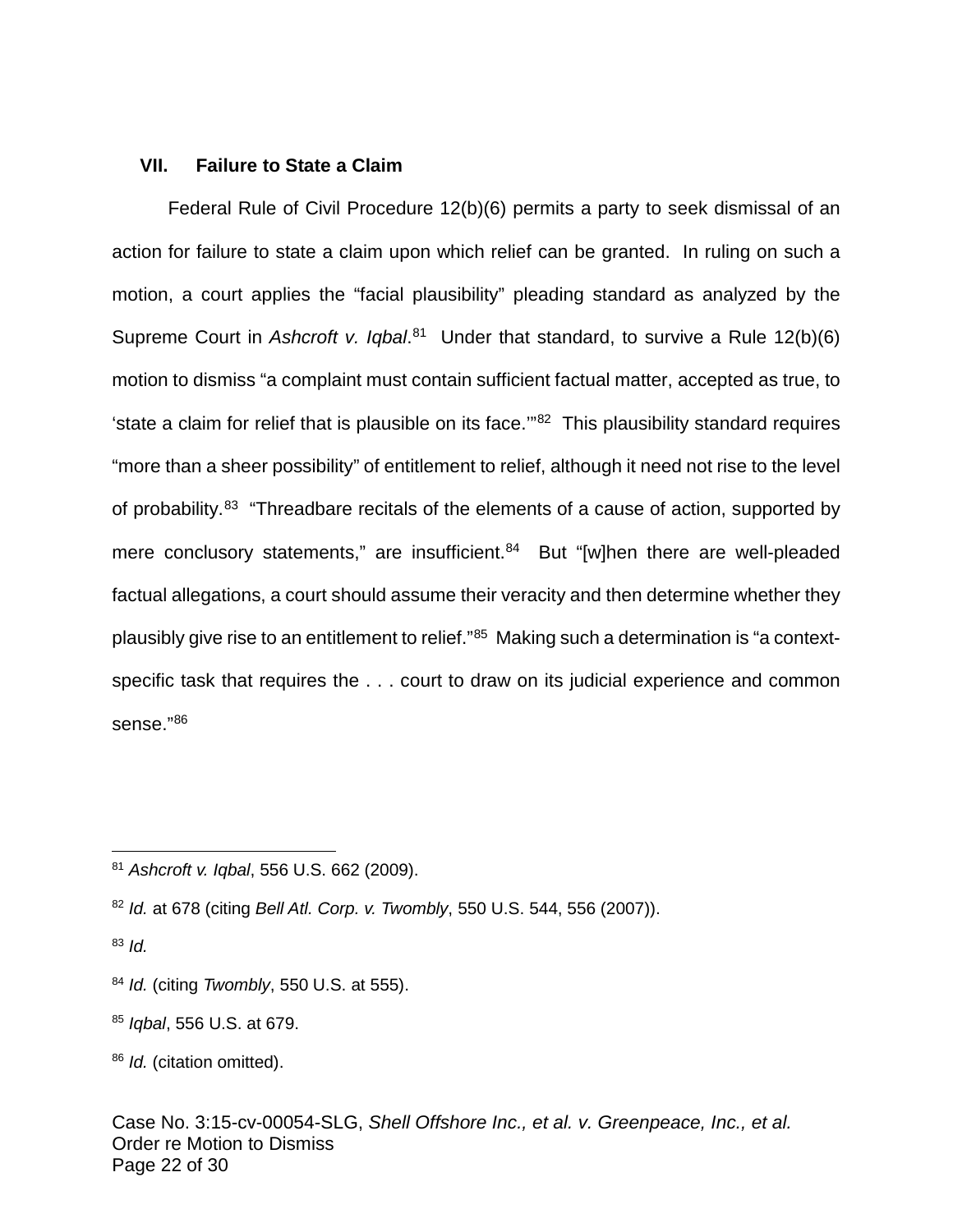In 2012, when a Rule 12(b) motion was before the Court in these parties' previous dispute, the focus of the parties and the Court's decision was on the elements of the claims raised.<sup>[87](#page-22-0)</sup> Those elements are not the focus of Greenpeace USA's motion in this litigation. Instead, Greenpeace USA has raised more nuanced issues as to the proper parties to raise the claims at issue and other specific issues within the context of these torts that are addressed below.

### **a. Trespass to Chattels**

Greenpeace USA asserts that "Shell has failed to state a claim for trespass to chattels because it does not own or possess the chattels at issue."<sup>[88](#page-22-1)</sup> Greenpeace USA asserts that because the Complaint only alleges that the vessels are "under contract" to Shell, Shell may not maintain a trespass to chattels action regarding these vessels. Greenpeace USA relies on the Restatement of Torts for the proposition that only the "possessor" of a chattel may bring an action for trespass to chattels.<sup>[89](#page-22-2)</sup>

Shell responds that it has adequately pled its possession of the vessels. Shell's Complaint alleges that the certain vessels are each "contracted to Shell" for the 2015

<span id="page-22-0"></span><sup>87</sup> See Shell Offshore Inc. v. Greenpeace, Inc., 864 F. Supp. 2d 839, 845-46 (D. Alaska 2012).  $\overline{a}$ 

<span id="page-22-1"></span><sup>88</sup> Docket 99 (Motion) at 21.

<span id="page-22-2"></span><sup>89</sup> Docket 99 (Motion) at 21 (citing Restatement (Second) of Torts § 218). Greenpeace USA also cites to Skane v. Star Valley Ranch Ass'n, 826 P.2d 266, 260 (Wyo. 1992), a case in which the Wyoming Supreme Court held that an unsuccessful candidate for an elected position could not state a claim for trespass to chattels with respect to missing voting records; and Synthes, Inc. v. Emerge Med., Inc., 2012 U.S. Dist. LEXIS 134886, at \*126-27 (E.D. Pa. Sept. 19, 2012) (denying a motion to dismiss a trespass to chattels claim where defendants asserted that the property at issue was physically located at the facilities of Synthes's customers and interpreting Restatement § 216 cmts. c & d to mean "it is not necessary that one be in actual physical control of the property to be the 'possessor.'").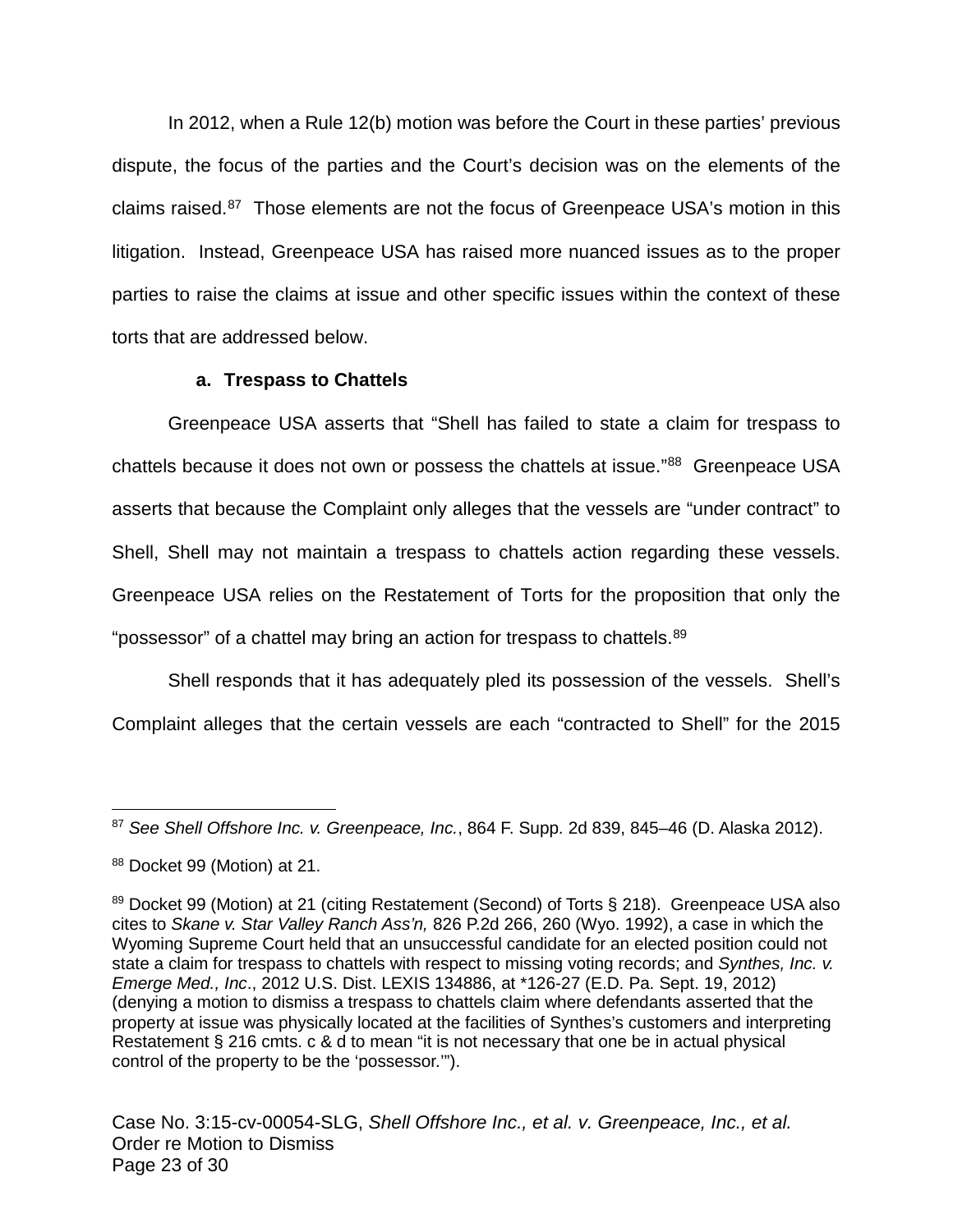drilling season.<sup>[90](#page-23-0)</sup> Shell's Complaint also refers to the vessels as "owned or operated by or on behalf of Shell."<sup>[91](#page-23-1)</sup> And Shell alleges that Greenpeace USA's threatened conduct will damage or impede "Shell's possession, use, and operation of vessels and facilities."<sup>[92](#page-23-2)</sup> Based on these allegations, the Court finds that Shell has adequately pled its possession of the vessels so as to state a claim for trespass to chattels with respect to them when the vessels are under contract to Shell. $93$ 

Greenpeace USA next asserts that "Shell's trespass to chattels claim also fails under the doctrine of remoteness" and that "it is axiomatic that . . . one cannot sue for injuries that are merely derivative of an injury suffered by another person."<sup>[94](#page-23-4)</sup> Shell responds that the doctrine is inapplicable to a claim for trespass to chattels, as the Restatement specifically permits the attribution of possession to one who has the right to it.<sup>[95](#page-23-5)</sup> And Shell observes that Greenpeace USA has failed to cite any case in which the doctrine of remoteness has been applied to a trespass claim. Based upon the Court's review of the RICO and antitrust cases that Greenpeace USA cited in support of the

 $\overline{a}$ 

- <span id="page-23-2"></span> $92$  *ld.* at 25 ¶ 63.
- <span id="page-23-3"></span>93 See also Restatement § 216 cmt. d.
- <span id="page-23-4"></span><sup>94</sup> Docket 99 (Motion) at 21–22.

<span id="page-23-5"></span> $95$  Docket 106 (Opp.) at 32 (citing Restatement (Second) of Torts § 216 cmt. d). Shell opines that the remoteness doctrine appears to be a "unique legal principle" with its applicability limited to RICO and antitrust claims, and specifically in tobacco litigation, based upon the cases cited by Greenpeace USA. See Docket 106 (Opp.) at 33 n.99.

Case No. 3:15-cv-00054-SLG, Shell Offshore Inc., et al. v. Greenpeace, Inc., et al. Order re Motion to Dismiss Page 24 of 30

<span id="page-23-0"></span><sup>90</sup> Docket 1 (Compl.) at 7–8 ¶ 22.

<span id="page-23-1"></span> $91$  *Id.* at 24 ¶ 56.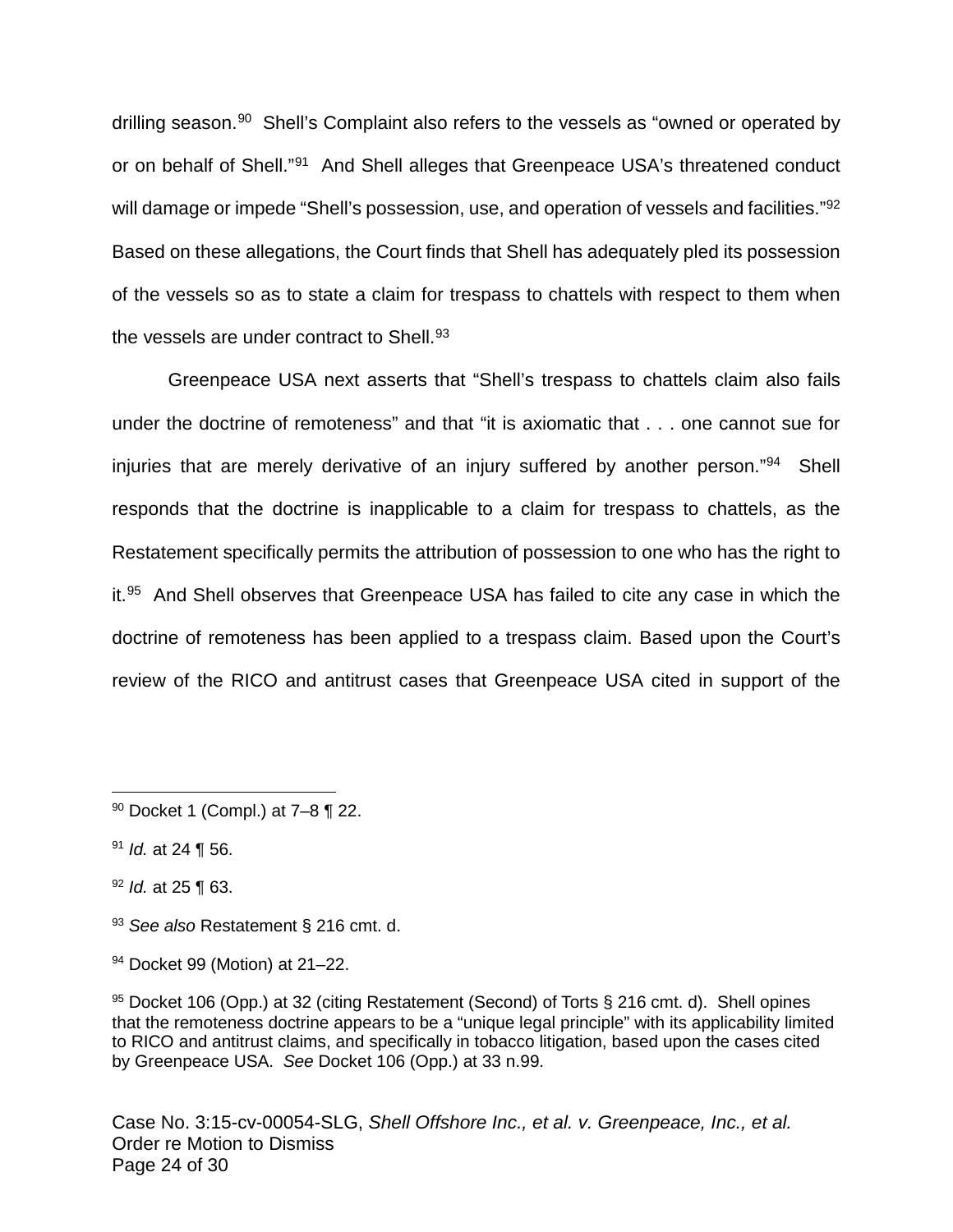applicability of this theory, the Court is not persuaded that the theory applies to Shell's claim for trespass to chattels.

Greenpeace USA also argues that dismissal of the trespass to land claim is warranted because Shell's allegations of threatened torts relate solely to vessels. But Shell's Complaint has adequately alleged Greenpeace USA's intention to trespass against both its vessels and facilities, and therefore states a sufficient claim for trespass to land.<sup>[96](#page-24-0)</sup>

In the preliminary injunction order, the Court cited to the Restatement when determining that Shell had an adequate possessory interest in the vessels. <sup>[97](#page-24-1)</sup> Case law also supports the adequacy of Shell's interest to maintain the trespass claim. For example, in Great American Insurance Co. v. Nicholas, the New Jersey district court granted summary judgment on a trespass to chattels claim where the insurance company had paid the vessels' owners after the defendant had set fire to one vessel and set several others adrift.<sup>[98](#page-24-2)</sup> The Court held that "[o]ne who has a property interest in a chattel is in possession of it even if he is not exercising physical control over it at the time of the trespass."<sup>[99](#page-24-3)</sup> Greenpeace USA asserts Great American is inapplicable because Shell

 $\overline{a}$ 

Case No. 3:15-cv-00054-SLG, Shell Offshore Inc., et al. v. Greenpeace, Inc., et al. Order re Motion to Dismiss Page 25 of 30

<span id="page-24-0"></span><sup>96</sup> Docket 106 (Opp.) at 33.

<span id="page-24-1"></span> $97$  Docket 111 at 6-7.

<span id="page-24-2"></span><sup>98 1989</sup> WL 125350 (D. N.J. 1989).

<span id="page-24-3"></span> $99$  1989 WL 125350 at \*3 (citing Restatement (Second) of Torts  $\S$ § 217, 218 (1965)). See also Armstrong v. Five Point Federal Credit Union, 2007 WL 5011554 (Tex. App. 2008); Madison Capital Co., LLC v. S & S Salvage, LLC, 765 F. Supp. 2d 923, 935 (W.D. Ky. 2011) (secured creditor could maintain trespass action against third party because creditor could demand possession of chattel after a default).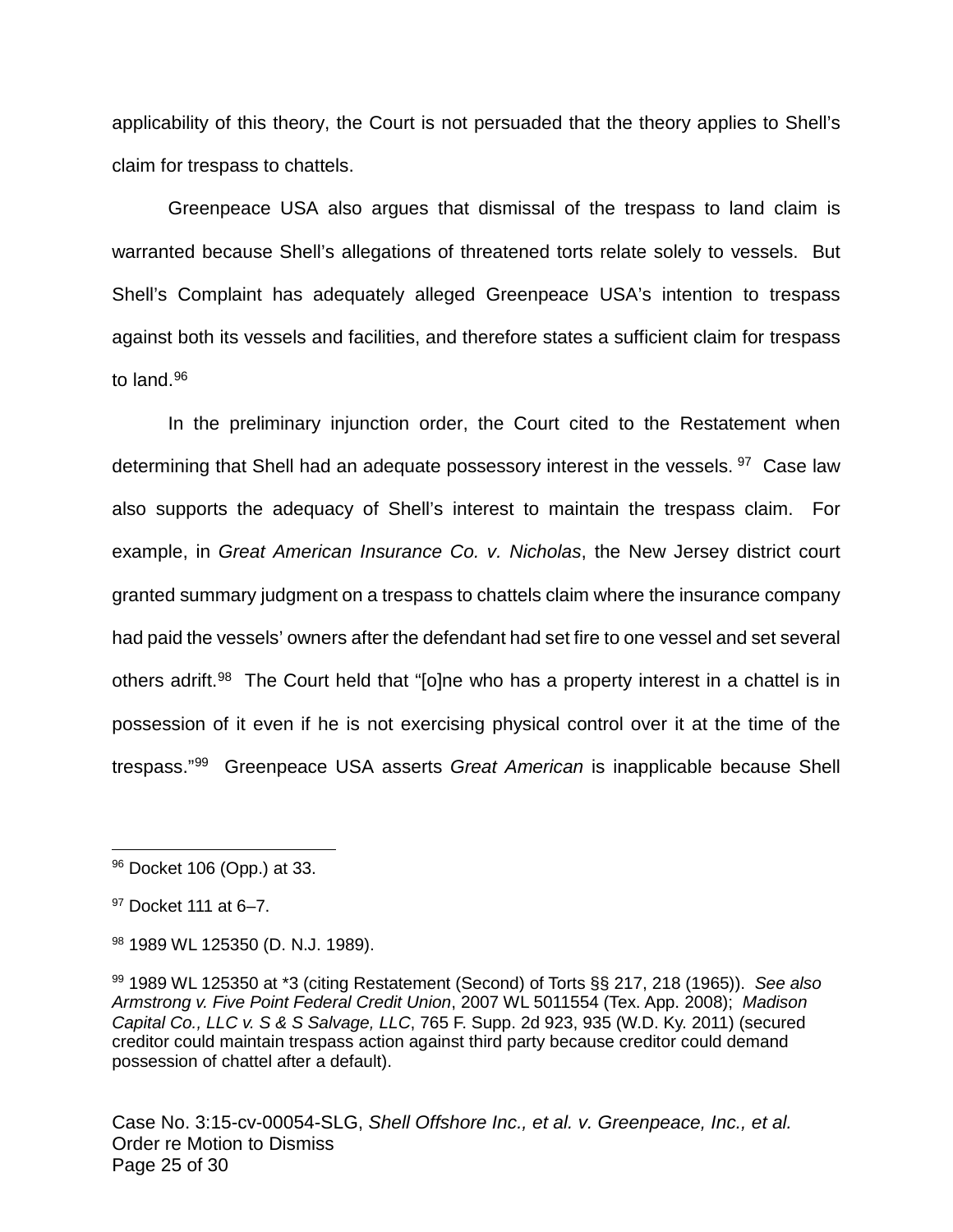does not have an insurance subrogation claim to its contracted vessels.<sup>[100](#page-25-0)</sup> Admittedly, there is limited case law addressing a tort claim for trespassing onto contracted vessels. But based upon the Court's review of the Complaint, the Restatement and the limited case law on this topic, Shell has adequately pled that it has the requisite possessory interest in both the vessels and its leased facilities so as to maintain its trespass claims.

### **b. Interference with Navigation**

Shell's Complaint also alleges a claim for Intentional Tortious Interference with Maritime Navigation. The Complaint references the International Regulations for Preventing Collision at Sea, also known as the COLREGS,<sup>[101](#page-25-1)</sup> as well as the Convention for the Suppression of Unlawful Acts Against the Safety of Maritime Navigation (the "SUA Convention"). Shell alleges that Greenpeace USA's past actions and its alleged planned future interference with Shell's contracted vessels in violation of these provisions "constitute unlawful obstruction or interference with maritime navigation" and "are a violation under admiralty and maritime law, and federal statutory law."<sup>[102](#page-25-2)</sup>

Greenpeace USA asserts that Shell cannot maintain this cause of action because Shell "has not alleged that anyone from Shell was actually navigating the ships."

<span id="page-25-0"></span><sup>100</sup> Docket 138 (Reply) at 30.  $\overline{a}$ 

<span id="page-25-1"></span><sup>&</sup>lt;sup>101</sup> See Crowley Marine Servs., Inc. v. Maritrans, Inc., 530 F.3d 1169, 1172 (9th Cir. 2008) (noting that the COLREGS have been adopted by all shipping nations and control the conduct of vessels at sea); id. at 1175 ("We are sensitive to the concern that the 'rules of the road' on the high seas must be clear, lest we create too much uncertainty in an area that requires a high degree of clarity. Our decision . . . should not encourage vessels to alter their understanding of the right-of-way; rather, we only reiterate that all ships must exercise requisite caution regardless of their statutory status.").

<span id="page-25-2"></span><sup>102</sup> Docket 1 (Compl.) at 23 -24.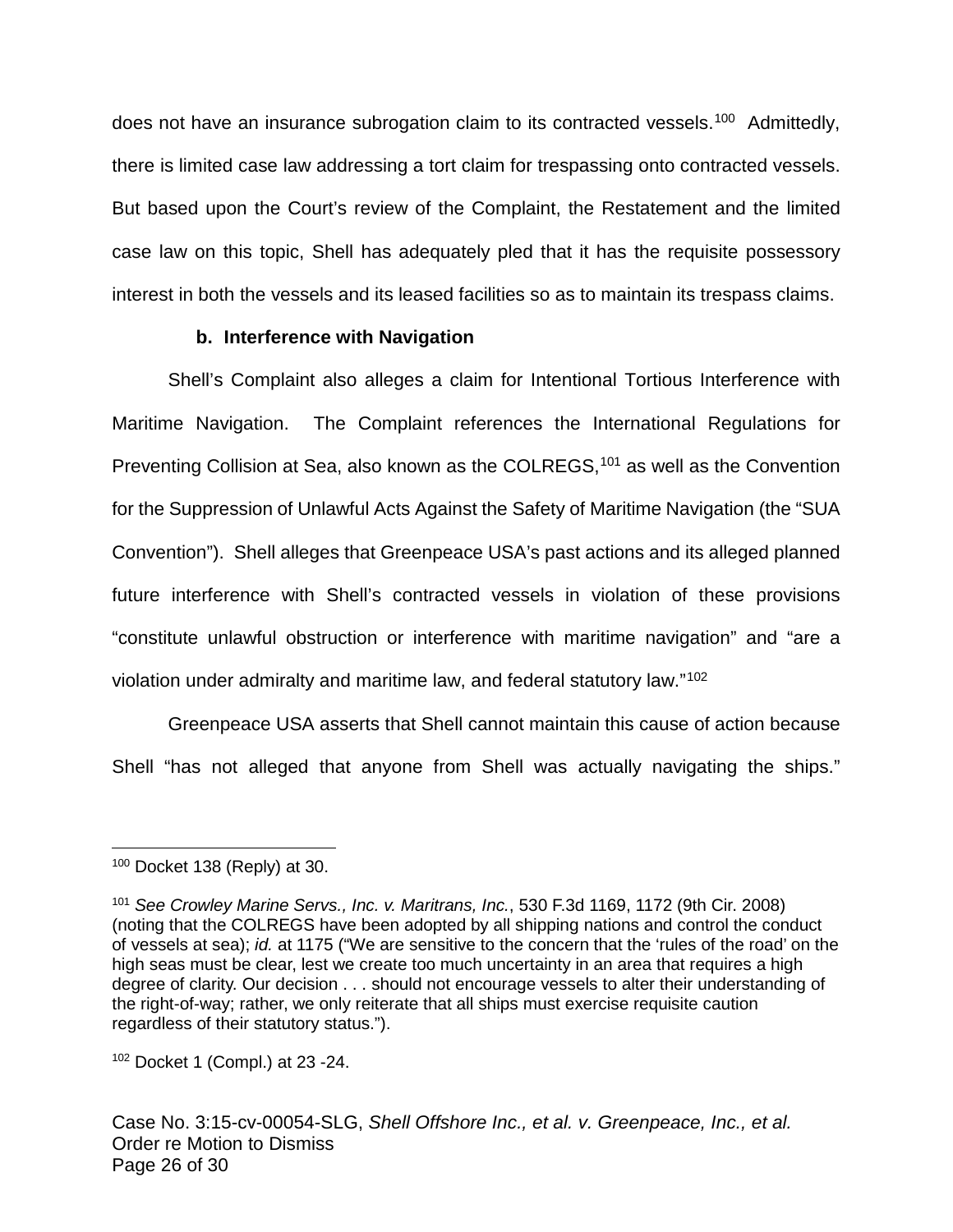Greenpeace USA maintains "any alleged threated injuries to navigation are, by definition, suffered by those doing the navigating."<sup>[103](#page-26-0)</sup> Shell responds that Greenpeace USA's assertion that "Shell has no claim for intentional inference with vessels that are contracted by Shell, are directed by Shell, house Shell employees, and are solely engaged during the time periods described in the Complaint to carry out activities essential to Shell's 2015 Arctic program" is without merit.<sup>[104](#page-26-1)</sup>

Shell has adequately alleged that Greenpeace USA and those acting in concert with it have and intend to violate the COLREGS and the SUA Convention with the intent to interfere with and delay Shell's contracted vessels. Accordingly, the Court finds that Shell has stated a claim for intentional interference with navigation. The Court does not find that such a claim can only be asserted by one who is actually navigating another vessel—a review of COLREGS and the SUA Convention shows that they are not focused on other navigators so much as all who use the ocean.<sup>[105](#page-26-2)</sup> Moreover, Shell has asserted that the alleged intentional interference with navigation would cause "irreparable and other financial injury to Shell, and place its employees, agents, and contractors at risk of serious injury." [106](#page-26-3)

<span id="page-26-3"></span><sup>106</sup> Docket 1 (Compl.) at 24.

Case No. 3:15-cv-00054-SLG, Shell Offshore Inc., et al. v. Greenpeace, Inc., et al. Order re Motion to Dismiss Page 27 of 30

<span id="page-26-0"></span><sup>103</sup> Docket 99 (Motion) at 23 (emphasis in original). 1

<span id="page-26-1"></span><sup>104</sup> Docket 106 (Opp.) at 34.

<span id="page-26-2"></span><sup>&</sup>lt;sup>105</sup> See generally Convention for the Suppression of Unlawful Acts against the Safety of Maritime Navigation, 1988; id. at preamble ("CONSIDERING that unlawful acts against the safety of maritime navigation jeopardize the safety of persons and property, seriously affect the operation of maritime services, and undermine the confidence of the people of the world in the safety of maritime navigation."); Convention on the International Regulations for Preventing Collisions at Sea, 1972 (as amended).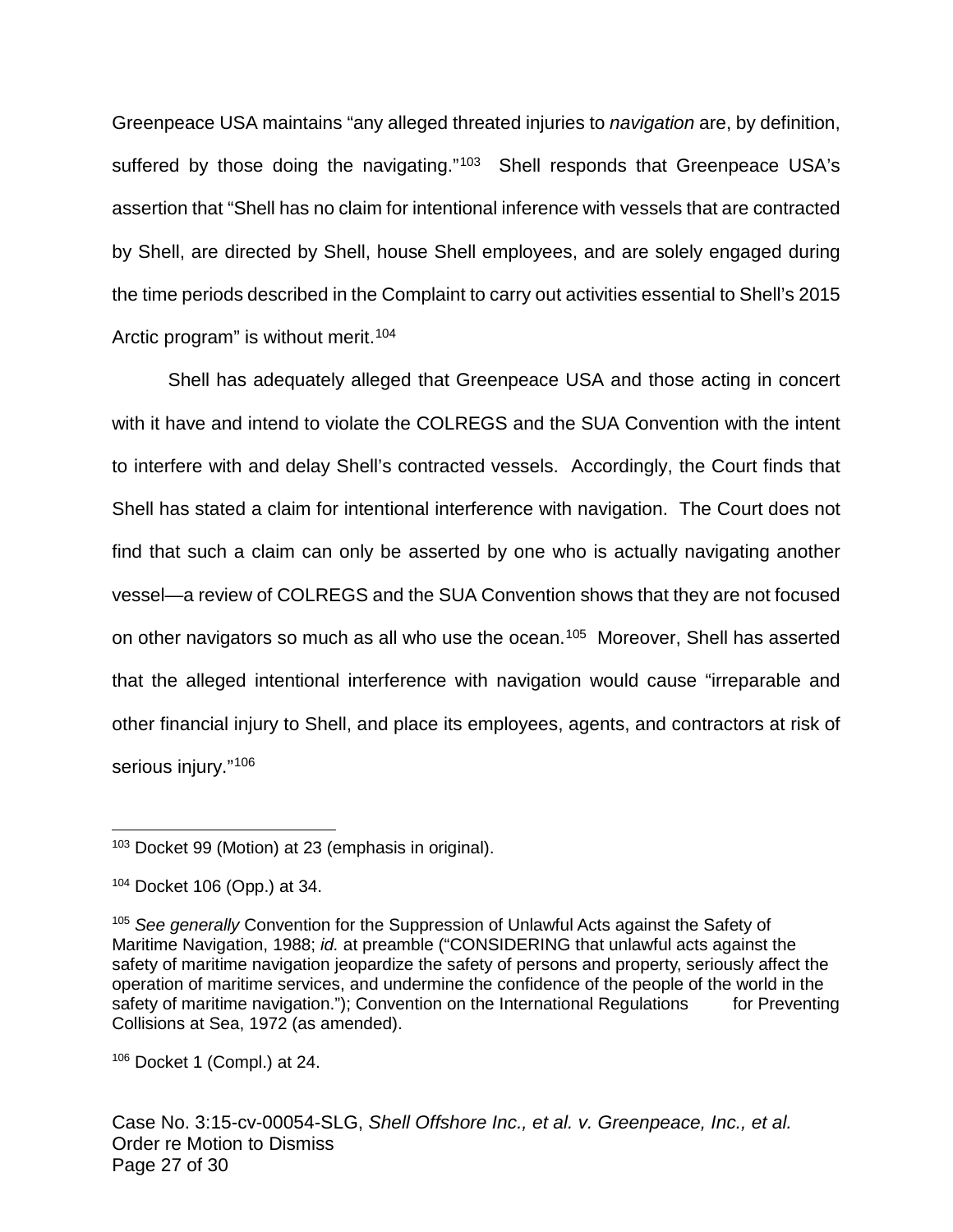#### **c. Private Nuisance**

Shell's third cause of action alleges that Greenpeace USA is creating "a substantial and unreasonable interference" with Shell's interest in its OCS leases that constitutes a private nuisance.[107](#page-27-0)

Greenpeace USA asserts that Shell has failed to state a cause of action for private nuisance for several reasons. First, it asserts that Shell's allegation of a threatened future invasion of Shell's lease rights is too speculative: "Shell alleges a threatened invasion of its lease rights based merely upon allegations that the defendants trespassed to vessels thousands of miles away from the leaseholds and allegedly has threatened to do so again."<sup>[108](#page-27-1)</sup> Similarly, Greenpeace USA asserts that "a threat relating solely to vessels cannot support a threat of a future nuisance pertaining to land-based property."<sup>[109](#page-27-2)</sup> Greenpeace USA cites to Adams v. Star Enterprise, where the Fourth Circuit held that the plaintiff landowners had failed to state a claim of private nuisance against an oil distribution property under Virginia law, because the underground oil spill that prompted the litigation was "not visible or otherwise capable of physical detection from the plaintiff's property."<sup>[110](#page-27-3)</sup> The Court does not find Adams to be analogous, as Shell has not pled conduct by Greenpeace USA that would not be visible to others—indeed, Shell alleges

1

<span id="page-27-0"></span><sup>107</sup> Docket 1 (Compl.) at 26.

<span id="page-27-1"></span><sup>108</sup> Docket 99 (Motion) at 24.

<span id="page-27-2"></span><sup>109</sup> Docket 99 (Motion) at 24 (emphasis in original).

<span id="page-27-3"></span><sup>110</sup> Adams v. Star Enter., 51 F.3d 417, 423 (4th Cir. 1995).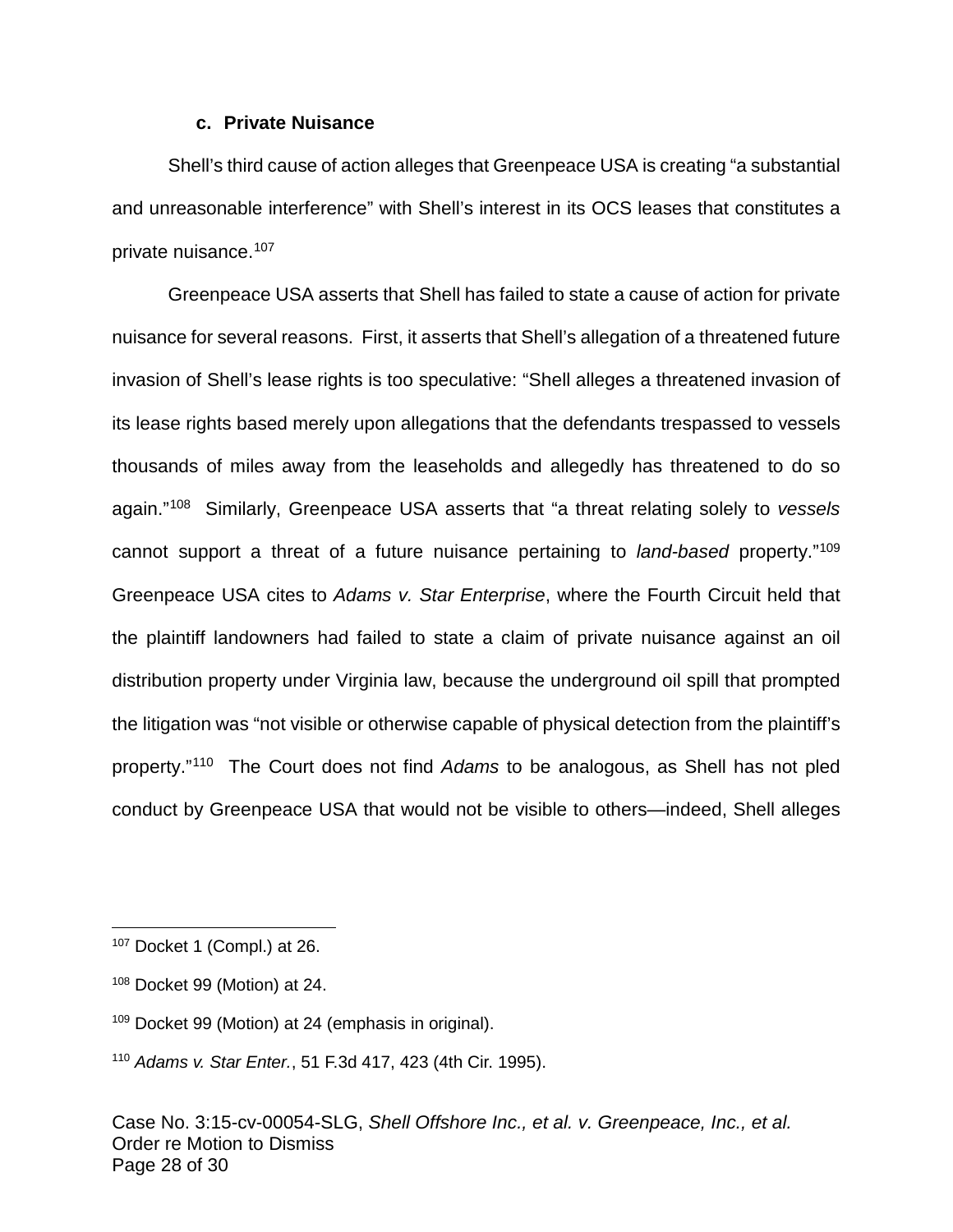conduct by Greenpeace USA that is intended to be highly visible on its contracted vessels or other facilities.

Greenpeace USA also asserts that Shell has failed to allege an "unreasonable" interference with a private property right, because Greenpeace maintains that protesting on matters of public import should not be found to be unreasonable activity.<sup>[111](#page-28-0)</sup> The Court rejects Greenpeace USA's assertion that any form of protesting is a per se reasonable interference with a private property right. Greenpeace USA cites to cases involving "peaceful protests, in full compliance with the guidance of local officials."<sup>[112](#page-28-1)</sup> But here, Shell has alleged that Greenpeace USA's threatened acts are not peaceful legal protests; rather, it has alleged they are likely to include "hostile boarding and occupations of unsafe locations on vessels that impede operations, blockading vessels, blocking the path of vessels, positioning their own vessels and associated equipment and human divers at unsafe locations near the path of vessels and facilities or on vessels and facilities, or by engaging in other tortious and unlawful actions."<sup>[113](#page-28-2)</sup> The Court finds that such alleged actions could well constitute unreasonable interference with private property rights.

Greenpeace USA also asserts that Shell's Complaint lists numerous prior protests involving Greenpeace USA or other Greenpeace entities, but that it "does not identify any particular protest by a Greenpeace entity that constituted a nuisance under the

1

<span id="page-28-0"></span><sup>111</sup> Docket 99 (Motion) at 24–25.

<span id="page-28-1"></span><sup>112</sup> Docket 99 at 24 (citing Snyder v. Phelps 131 S. Ct. 1207, 1220 (2011)).

<span id="page-28-2"></span><sup>113</sup> Docket 1 (Compl.) at 26–27.